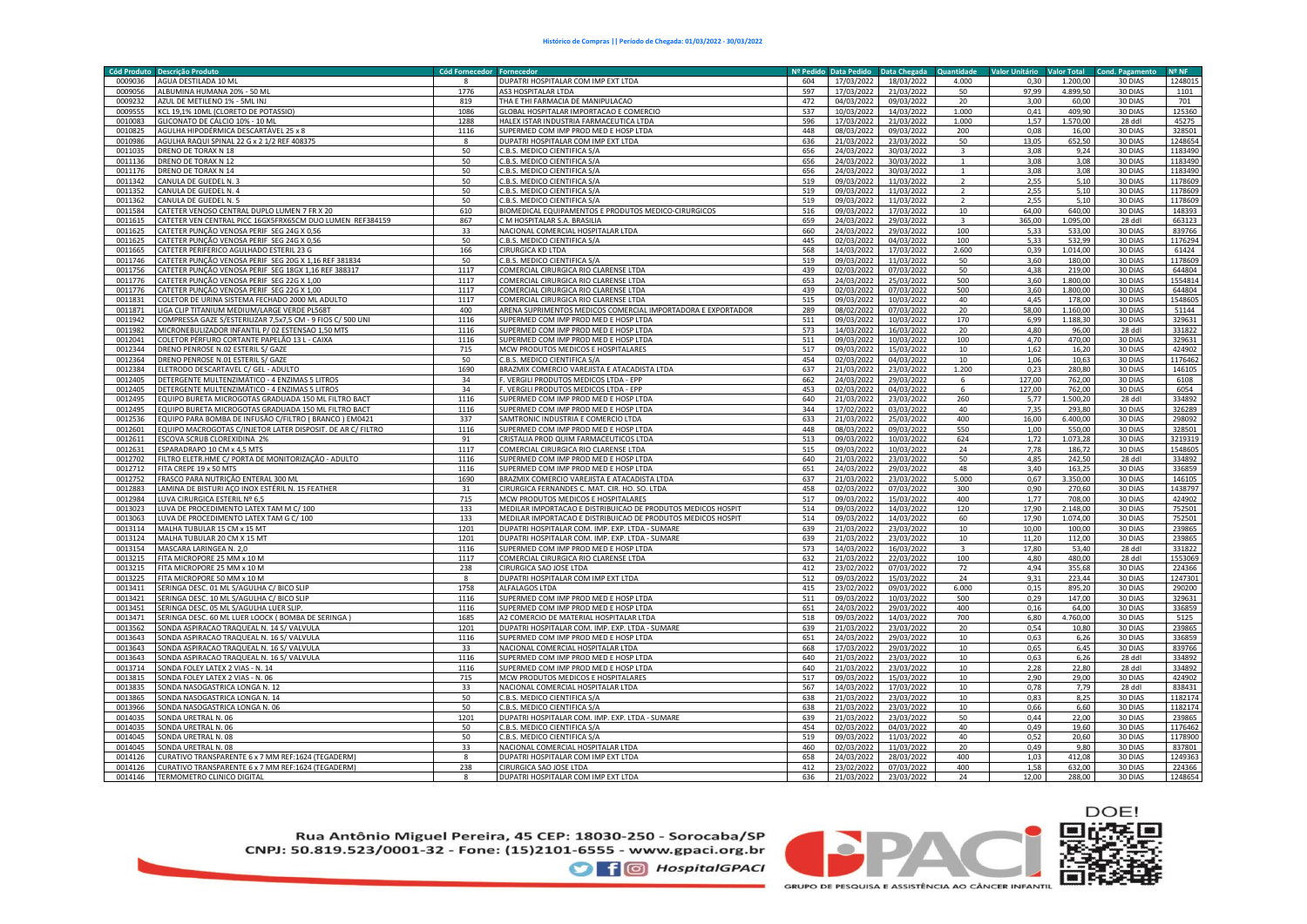|         | Cód Produto Descrição Produto                                | Cód Fornecedor Fornecedor |                                                              | Nº Pedido | <b>Data Pedido</b> | Data Chegada | Quantidade              | <b>Valor Unitário</b> | <b>Valor Total</b> | <b>Cond. Pagamento</b> | <b>Nº NF</b> |
|---------|--------------------------------------------------------------|---------------------------|--------------------------------------------------------------|-----------|--------------------|--------------|-------------------------|-----------------------|--------------------|------------------------|--------------|
| 0014176 | TOUCA DESCARTAVEL COM ELÁSTICO 20 GRS BRANCO                 | 1116                      | SUPERMED COM IMP PROD MED E HOSP LTDA                        | 511       | 09/03/2022         | 10/03/2022   | 4.000                   | 0.08                  | 320,00             | 30 DIAS                | 329631       |
| 0014241 | SONDA ENDOTRAQUEAL C/ CUFF N. 6,0                            | 1116                      | SUPERMED COM IMP PROD MED E HOSP LTDA                        | 651       | 24/03/2022         | 29/03/2022   | 10                      | 3,97                  | 39,68              | 30 DIAS                | 336859       |
| 0014281 | SONDA ENDOTRAQUEAL C/ CUFF N. 8.0                            | 1116                      | SUPERMED COM IMP PROD MED E HOSP LTDA                        | 651       | 24/03/2022         | 29/03/2022   | 5                       | 3,83                  | 19.16              | 30 DIAS                | 336859       |
| 0014281 | SONDA ENDOTRAQUEAL C/ CUFF N. 8,0                            | 1116                      | SUPERMED COM IMP PROD MED E HOSP LTDA                        | 640       | 21/03/2022         | 23/03/2022   | 10                      | 3,83                  | 38,33              | 28 ddl                 | 334892       |
| 0014382 | SONDA ENDOTRAQUEAL C/ CUFF N. 5,5                            | 1116                      | SUPERMED COM IMP PROD MED E HOSP LTDA                        | 640       | 21/03/2022         | 23/03/2022   | 10                      | 3,97                  | 39,68              | 28 ddl                 | 334892       |
| 0014473 | SONDA ENDOTRAQUEAL SEM CUFF N. 2,0                           | 31                        | CIRURGICA FERNANDES C. MAT. CIR. HO. SO. LTDA                | 669       | 24/03/2022         | 25/03/2022   | 10                      | 3,08                  | 30,80              | 30 DIAS                | 1446032      |
| 0014514 | SONDA ENDOTRAQUEAL SEM CUFF N. 4,0                           | 715                       | MCW PRODUTOS MEDICOS E HOSPITALARES                          | 517       | 09/03/2022         | 15/03/2022   | 10                      | 2,79                  | 27,90              | 30 DIAS                | 424902       |
| 0014524 | SONDA ENDOTRAQUEAL SEM CUFF N. 5,0                           | 1201                      | DUPATRI HOSPITALAR COM. IMP. EXP. LTDA - SUMARE              | 639       | 21/03/2022         | 23/03/2022   | 10                      | 2,62                  | 26,20              | 30 DIAS                | 239865       |
| 0014544 | SONDA ENDOTRAQUEAL SEM CUFF N. 6,0                           | 1116                      | SUPERMED COM IMP PROD MED E HOSP LTDA                        | 651       | 24/03/2022         | 29/03/2022   | 10                      | 3,15                  | 31,47              | 30 DIAS                | 336859       |
| 0015914 | SOLUÇÃO FISIOLÓGICA 0,9% 250ML                               | 1050                      | PRECISION COMERCIAL DIST DE PROD HOSPITALARES LTDA           | 645       | 22/03/2022         | 23/03/2022   | 320                     | 4,32                  | 1.382,40           | 30 DIAS                | 32788        |
| 0015914 |                                                              | 33                        | NACIONAL COMERCIAL HOSPITALAR LTDA                           | 503       | 09/03/2022         |              | 300                     |                       | 784,32             | 30 DIAS                | 837593       |
|         | SOLUÇÃO FISIOLÓGICA 0,9% 250ML                               | 1116                      |                                                              | 588       | 16/03/2022         | 10/03/2022   |                         | 2,61                  | 4.238,85           |                        | 332828       |
| 0015924 | SOLUÇÃO FISIOLÓGICA 0,9% 500ML                               |                           | SUPERMED COM IMP PROD MED E HOSP LTDA                        |           |                    | 17/03/2022   | 650                     | 6,52                  |                    | 30 DIAS                |              |
| 0015944 | CLORETO DE SODIO 0,9% 10ML                                   | 133                       | MEDILAR IMPORTACAO E DISTRIBUICAO DE PRODUTOS MEDICOS HOSPIT | 599       | 17/03/2022         | 22/03/2022   | 5.000                   | 0,29                  | 1.450,00           | 28 ddl                 | 755628       |
| 0015974 | SOLUÇÃO GLICOSE 5% 250ML                                     | 1690                      | BRAZMIX COMERCIO VAREJISTA E ATACADISTA LTDA                 | 436       | 02/03/2022         | 07/03/2022   | 150                     | 2.71                  | 406,80             | 30 DIAS                | 143614       |
| 0015984 | SOLUÇÃO GLICOSE 5% 500ML                                     | 1775                      | MATERIAL MED PRODUTOS MEDICOS HOSPITALARES LTDA              | 590       | 16/03/2022         | 17/03/2022   | 700                     | 3,40                  | 2.380,00           | 30 DIAS                | 7569         |
| 0015984 | SOLUÇÃO GLICOSE 5% 500ML                                     | 1690                      | BRAZMIX COMERCIO VAREJISTA E ATACADISTA LTDA                 | 436       | 02/03/2022         | 07/03/2022   | 510                     | 3,30                  | 1.683,00           | 30 DIAS                | 143614       |
| 0016033 | SOLUÇÃO GLICOFISIOLÓGICA 500ML                               | 159                       | BELIVE COMERCIO DE PRODUTOS HOSPITALARES LTDA                | 589       | 16/03/2022         | 18/03/2022   | 300                     | 3,35                  | 1.005,00           | 30 DIAS                | 84150        |
| 0016033 | SOLUÇÃO GLICOFISIOLÓGICA 500ML                               | 33                        | NACIONAL COMERCIAL HOSPITALAR LTDA                           | 437       | 02/03/2022         | 03/03/2022   | 200                     | 3,27                  | 654,94             | 28 ddl                 | 836768       |
| 0016043 | SOLUÇÃO GLICOFISIOLÓGICA 1000MI                              | 33                        | NACIONAL COMERCIAL HOSPITALAR LTDA                           | 431       | 02/03/2022         | 03/03/2022   | 400                     | 4,94                  | 1.975,36           | 28 ddl                 | 836780       |
| 0018021 | ALCOOL 70% 1000 ML                                           | 1117                      | COMERCIAL CIRURGICA RIO CLARENSE LTDA                        | 515       | 09/03/2022         | 10/03/2022   | 168                     | 5,78                  | 971,04             | 30 DIAS                | 1548605      |
| 0018823 | PLACA ELETRO DESCARTAVEL ADULTO C/ REM HRA5 ( PLACA TERRA )  | 534                       | RIAADE SUPRIMENTOS MEDICOS LTDA                              | 655       | 24/03/2022         | 28/03/2022   | 30                      | 10,56                 | 316,80             | 30 DIAS                | 670719       |
| 0018994 | CLOREXIDINA 2% DEGERMANTE-1000 ML                            | 1117                      | COMERCIAL CIRURGICA RIO CLARENSE LTDA                        | 515       | 09/03/2022         | 10/03/2022   | 48                      | 14,38                 | 690,24             | 30 DIAS                | 154860       |
| 0019235 | DIMENIDRINATO+PIRIDOXINA+GLICOSE+FRUTOSE10ML EV              | 1114                      | SUPERMED COM IMP PROD MED E HOSP LTDA - MG                   | 542       | 10/03/2022         | 14/03/2022   | 500                     | 2,63                  | 1.315,00           | 30 DIAS                | 586379       |
| 0019663 | CANULA P/ ASPIRAÇÃO MEDULA OSSEA 14G X 10/75                 | 56                        | HTS TECNOLOGIA EM SAUDE COM IMP EXP LTDA                     | 418       | 23/02/2022         | 02/03/2022   | 20                      | 74,00                 | 1.480,00           | 30 DIAS                | 138468       |
| 0021335 | EQUIPO FOTOSSENSIVEL BOMBA INFUSAO PVC FOTOPROT EM 04220000  | 337                       | SAMTRONIC INDUSTRIA E COMERCIO LTDA                          | 666       | 24/03/2022         | 29/03/2022   | 100                     | 16,00                 | 1.600,00           | 30 DIAS                | 298354       |
| 0021335 | EQUIPO FOTOSSENSIVEL BOMBA INFUSAO PVC FOTOPROT EM 04220000  | 337                       | SAMTRONIC INDUSTRIA E COMERCIO LTDA                          | 578       | 14/03/2022         | 16/03/2022   | 100                     | 16,00                 | 1.600,00           | 30 DIAS                | 297410       |
| 0023242 | PAPAGAIO PLASTICO                                            | 1116                      | SUPERMED COM IMP PROD MED E HOSP LTD/                        | 651       | 24/03/2022         | 29/03/2022   | 12                      | 4,05                  | 48,60              | 30 DIAS                | 336859       |
| 0024591 | BICARBONATO DE SÓDIO 8,4% 10 ML                              | 1086                      | GLOBAL HOSPITALAR IMPORTACAO E COMERCIO                      | 537       | 10/03/2022         | 14/03/2022   | 600                     | 0,62                  | 373,80             | 30 DIAS                | 125360       |
| 0024713 | FIO POLYGLACTIN VIOL. 3-0 70CM MC2 (838030)                  | 19                        | SUPRIHEALTH SUPRIMENTOS MEDICOS LTDA                         | 522       | 08/03/2022         | 10/03/2022   | 36                      | 9,16                  | 329,70             | 30 DIAS                | 667132       |
| 0025236 | DRENO DE TORAX N 10                                          | 50                        | .B.S. MEDICO CIENTIFICA S/A                                  | 656       | 24/03/2022         | 30/03/2022   | $\overline{\mathbf{a}}$ | 4,50                  | 13,50              | 30 DIAS                | 1183490      |
|         |                                                              |                           |                                                              | 573       |                    |              | $\overline{3}$          |                       |                    |                        |              |
| 0025482 | PAPEL GRAU CIRURGICO 300 X 100                               | 1116                      | SUPERMED COM IMP PROD MED E HOSP LTDA                        |           | 14/03/2022         | 16/03/2022   |                         | 100,15                | 300,44             | 28 ddl                 | 331822       |
| 0026006 | FIO POLYGLACTIN VIOL. 2-0 70CM MC2 (248020)                  | 19                        | SUPRIHEALTH SUPRIMENTOS MEDICOS LTDA                         | 522       | 08/03/2022         | 10/03/2022   | 36                      | 8,62                  | 310,33             | 30 DIAS                | 667132       |
| 0026505 | INDICADOR BIOLOGICO SMARTS READ 10/5 SEZS/S C/ 100           | 60                        | SAEDMED COM IMP E EXP DE PRODUTOS HOSPITALARES EIRELI        | 565       | 14/03/2022         | 21/03/2022   |                         | 925,00                | 1.850,00           | 30 DIAS                | 38133        |
| 0027123 | CATETER PUNÇÃO VENOSA PERIF SEG 24GX 0,75                    | 33                        | NACIONAL COMERCIAL HOSPITALAR LTDA                           | 567       | 14/03/2022         | 17/03/2022   | 400                     | 4,65                  | 1.860,00           | 28 ddl                 | 838431       |
| 0027163 | PRESERVATIVO NÃO LUBRIFICADO                                 | 1116                      | <b>SUPERMED COM IMP PROD MED E HOSP LTDA</b>                 | 573       | 14/03/2022         | 16/03/2022   | 144                     | 0.24                  | 34.56              | 28 ddl                 | 331822       |
| 0027612 | ADENOSINA 3MG/ML 2ML                                         | 819                       | THA E THI FARMACIA DE MANIPULACAO                            | 472       | 04/03/2022         | 09/03/2022   | 30                      | 3,48                  | 104,40             | 30 DIAS                | 701          |
| 0028876 | FIO BIOSYN 4-0 INCOLOR 45CM P-12 (SM5627)                    | 19                        | SUPRIHEALTH SUPRIMENTOS MEDICOS LTDA                         | 522       | 08/03/2022         | 10/03/2022   | 48                      | 24,06                 | 1.155,00           | 30 DIAS                | 667132       |
| 0029262 | EQUIPO P/DIETA ENTERAL PVC ROXO S/FILTRO C/ENTRADA EM 0323   | 337                       | SAMTRONIC INDUSTRIA E COMERCIO LTDA                          | 666       | 24/03/2022         | 29/03/2022   | 300                     | 16,00                 | 4.800,00           | 30 DIAS                | 298354       |
| 0029696 | DRENO DE TORAX N 30                                          | 50                        | C.B.S. MEDICO CIENTIFICA S/A                                 | 656       | 24/03/2022         | 30/03/2022   | $\overline{2}$          | 3,83                  | 7,66               | 30 DIAS                | 1183490      |
| 0029701 | DRENO DE TORAX N 26                                          | 50                        | C.B.S. MEDICO CIENTIFICA S/A                                 | 656       | 24/03/2022         | 30/03/2022   | $\overline{2}$          | 3,83                  | 7,66               | 30 DIAS                | 1183490      |
| 0029711 | DRENO DE TORAX N 32                                          | 50                        | C.B.S. MEDICO CIENTIFICA S/A                                 | 656       | 24/03/2022         | 30/03/2022   | $\overline{\mathbf{3}}$ | 4,50                  | 13,50              | 30 DIAS                | 1183490      |
| 0031403 | AGULHA RAQUI SPINAL 29 G X 3 1/2 ( 90 X 3,5 )                | 31                        | CIRURGICA FERNANDES C. MAT. CIR. HO. SO. LTDA                | 661       | 24/03/2022         | 25/03/2022   | 25                      | 25.75                 | 643,85             | 30 DIAS                | 1446032      |
| 0031716 | SERINGA DESC. 10ML S/AGULHA LUER LOCK                        | 1114                      | SUPERMED COM IMP PROD MED E HOSP LTDA - MG                   | 505       | 09/03/2022         | 11/03/2022   | 2.500                   | 0,29                  | 735,00             | 30 DIAS                | 585905       |
| 0031716 | SERINGA DESC. 10ML S/AGULHA LUER LOCK                        | 1116                      | SUPERMED COM IMP PROD MED E HOSP LTDA                        | 511       | 09/03/2022         | 10/03/2022   | 4.500                   | 0,29                  | 1.323,00           | 30 DIAS                | 329631       |
| 0031726 | SERINGA DESC. 20ML SEM AGULHA BICO LUER LOCK                 | 1116                      | SUPERMED COM IMP PROD MED E HOSP LTDA                        | 441       | 02/03/2022         | 03/03/2022   | 1.000                   | 0,43                  | 430,00             | 28 ddl                 | 326289       |
| 0032803 | SONDA FOLEY 2 VIAS - SILICONE N.10                           | 31                        | CIRURGICA FERNANDES C. MAT. CIR. HO. SO. LTDA                | 661       | 24/03/2022         | 25/03/2022   | 10                      | 12,48                 | 124,80             | 30 DIAS                | 1446032      |
| 0032863 | VASOPRESSINA 20 U/ML 1ML                                     | 1513                      | MED CENTER COMERCIAL LTDA                                    | 558       | 14/03/2022         | 16/03/2022   | 50                      | 20,00                 | 1.000.00           | 30 DIAS                | 373217       |
| 0037831 | METARAMINOL 10MG/ML 1ML                                      | $\mathbf{8}$              | OUPATRI HOSPITALAR COM IMP EXT LTDA                          | 507       | 09/03/2022         | 11/03/2022   | 25                      | 4,88                  | 122,00             | 30 DIAS                | 1246726      |
| 0042064 | COLETOR DE URINA 80ML ESTÉRIL                                | 715                       | MCW PRODUTOS MEDICOS E HOSPITALARES                          | 517       | 09/03/2022         | 15/03/2022   | 200                     | 0,29                  | 58,90              | 30 DIAS                | 424902       |
| 0042951 | CURATIVO TRANSPARENTE 10CM X 12CM REF:1626 (TEGADERM)        | 534                       | RIAADE SUPRIMENTOS MEDICOS LTDA                              | 655       | 24/03/2022         | 28/03/2022   | 100                     | 3,00                  | 300,00             | 30 DIAS                | 196351       |
| 0053003 | EQUIPO MULTIVIAS (2 V) ADULTO EST CONECT LUER LOCK           | 1085                      | SAMITECH COM. INS. HOSP. LTDA EPP                            | 649       | 24/03/2022         | 28/03/2022   | 600                     | 1,89                  | 1.134,00           | 30 DIAS                | 99689        |
| 0053003 |                                                              | 23                        |                                                              | 570       | 14/03/2022         |              | 600                     | 1,89                  | 1.134,00           | 30 DIAS                |              |
|         | EQUIPO MULTIVIAS (2 V) ADULTO EST CONECT LUER LOCK           |                           | M.P. COMERCIO DE MATERIAIS HOSPITALARES LTDA                 |           |                    | 21/03/2022   |                         |                       |                    |                        | 99353        |
| 0053053 | EQUIPO MULTIVIAS (2V) NEONATAL EST CONECT LUER LO            | 26                        | <b>CREMER SA</b>                                             | 654       | 24/03/2022         | 29/03/2022   | 1.000                   | 2,03                  | 2.030,00           | 21 ddl                 | 393780       |
| 0053053 | EQUIPO MULTIVIAS (2V) NEONATAL EST CONECT LUER LOO           | 1117                      | COMERCIAL CIRURGICA RIO CLARENSE LTDA                        | 447       | 02/03/2022         | 03/03/2022   | 160                     | 2,20                  | 352,00             | 28 ddl                 | 1545966      |
| 0056552 | AVENTAL MANGA LONGA 20 GRS DESCARTÁVEL NÃO ESTÉRIL - BRANCO  | 1169                      | PROTMED INDUSTRIA E COMERCIO LTDA                            | 624       | 16/03/2022         | 21/03/2022   | 7.000                   | 1,07                  | 7.490,00           | 30 DIAS                | 8984         |
| 0056552 | AVENTAL MANGA LONGA 20 GRS DESCARTÁVEL NÃO ESTÉRIL - BRANCO  | 1169                      | PROTMED INDUSTRIA E COMERCIO LTDA                            | 365       | 21/02/2022         | 02/03/2022   | 7.000                   | 1,07                  | 7.490,00           | 30 DIAS                | 8857         |
| 0061672 | SERINGA DESC. 03ML SEM AGULHA LUER LOCK                      | 715                       | MCW PRODUTOS MEDICOS E HOSPITALARES                          | 517       | 09/03/2022         | 15/03/2022   | 3.500                   | 0,13                  | 455,00             | 30 DIAS                | 424902       |
| 0061975 | CONECTOR VALVULA PLUS CLAVE                                  | 23                        | M.P. COMERCIO DE MATERIAIS HOSPITALARES LTDA                 | 449       | 02/03/2022         | 04/03/2022   | 600                     | 3,69                  | 2.214,00           | 30 DIAS                | 98976        |
| 0063676 | ACETATO RETINOL+COLECALCIFEROL (ADTIL) 20ML                  | $\mathbf{8}$              | DUPATRI HOSPITALAR COM IMP EXT LTDA                          | 615       | 18/03/2022         | 21/03/2022   | 5                       | 13,15                 | 65,75              | 30 DIAS                | 1248187      |
| 0065654 | SOLUCÃO DE DIALISE PERITONEAL 1.5 % 2 LITROS                 | 159                       | BELIVE COMERCIO DE PRODUTOS HOSPITALARES LTDA                | 646       | 22/03/2022         | 25/03/2022   | 8                       | 74.43                 | 595.44             | 30 DIAS                | 84292        |
| 0066535 | SERINGA DESC. 05ML SEM AGULHA LUER LOCK                      | 1116                      | SUPERMED COM IMP PROD MED E HOSP LTDA                        | 573       | 14/03/2022         | 16/03/2022   | 2.000                   | 0,16                  | 320,00             | 28 ddl                 | 331822       |
| 0068614 | SERINGA DESC. 60 ML S/AGULHA C/ BICO CATETER LUER SLIP BD    | 50                        | C.B.S. MEDICO CIENTIFICA S/A                                 | 638       | 21/03/2022         | 23/03/2022   | 20                      | 10,11                 | 202,20             | 30 DIAS                | 1182174      |
| 0071106 | SISTEMA COLETA P/ASPIRACAO SECRECAO BRONCOSCOPIA 70 A 120 ML | 122                       | MAX MEDICAL COM DE PROD MED E HOSPITALARES LTDA              | 652       | 24/03/2022         | 28/03/2022   | 60                      | 7,62                  | 457,20             | 28 ddl                 | 88021        |
| 0071136 | BANDAGEM ELASTICA ADES COR DA PELE 5CM X 4,5                 | 265                       | POLITEC IMPORTACAO E COMERCIO LTDA                           | 644       | 21/03/2022         | 22/03/2022   | 216                     | 8,55                  | 1.846,80           | 30 DIAS                | 409574       |
| 0071136 | BANDAGEM ELASTICA ADES COR DA PELE 5CM X 4,5                 | 265                       | POLITEC IMPORTACAO E COMERCIO LTDA                           | 417       | 23/02/2022         | 02/03/2022   | 216                     | 8,55                  | 1.846,80           | 30 DIAS                | 407864       |
| 0071221 | CURATIVO FILME TRANSPARENTE 10CMX10 OPSITE                   | 598                       | GUINEZ INTERNACIONAL C R IMP LTDA                            | 450       | 02/03/2022         | 07/03/2022   | 22                      | 49,00                 | 1.078,00           | 30 DIAS                | 78231        |
| 0071251 | CURATIVO STERI - STRIP 12 MM X 10 REF 1547 C/6               |                           | <b>OUPATRI HOSPITALAR COM IMP EXT LTDA</b>                   | 636       | 21/03/2022         | 23/03/2022   | 50                      | 15,26                 | 762,79             | 30 DIAS                | 1248654      |
| 0071291 | CURATIVO (DUODERM) CGF C/BORDA 10X10 (4 X4)                  | 50                        | .B.S. MEDICO CIENTIFICA S/A                                  | 656       | 24/03/2022         | 30/03/2022   | 20                      | 47,20                 | 944,00             | 30 DIAS                | 1183490      |
| 0071332 | ACIDO URSODESOXICOLICO 300MG CP                              | 1534                      | NOXTER DO BRASIL LTDA                                        | 595       | 17/03/2022         | 23/03/2022   | 120                     | 4,72                  | 566,12             | 30 DIAS                | 5248         |
| 0071413 | KIT ANESTESIA PERISAFE 18 G X 3 1/2 REF 100.391.118          | 31                        | CIRURGICA FERNANDES C. MAT. CIR. HO. SO. LTDA                | 551       | 10/03/2022         | 11/03/2022   | 10                      | 74,07                 | 740,72             | 30 DIAS                | 1440950      |
| 0071443 | SERINGA DOSADORA 05 ML ORALPACK                              | 1116                      | SUPERMED COM IMP PROD MED E HOSP LTDA                        | 640       | 21/03/2022         | 23/03/2022   | 1.400                   | 0,27                  | 378,00             | 28 ddl                 | 334892       |
|         |                                                              |                           |                                                              |           |                    |              |                         |                       |                    |                        |              |

Rua Antônio Miguel Pereira, 45 CEP: 18030-250 - Sorocaba/SP CNPJ: 50.819.523/0001-32 - Fone: (15)2101-6555 - www.gpaci.org.br **O** f © HospitalGPACI





**GRUPO DE PESQUISA E ASSISTÊNCIA AO CÂNCER INFANTIL**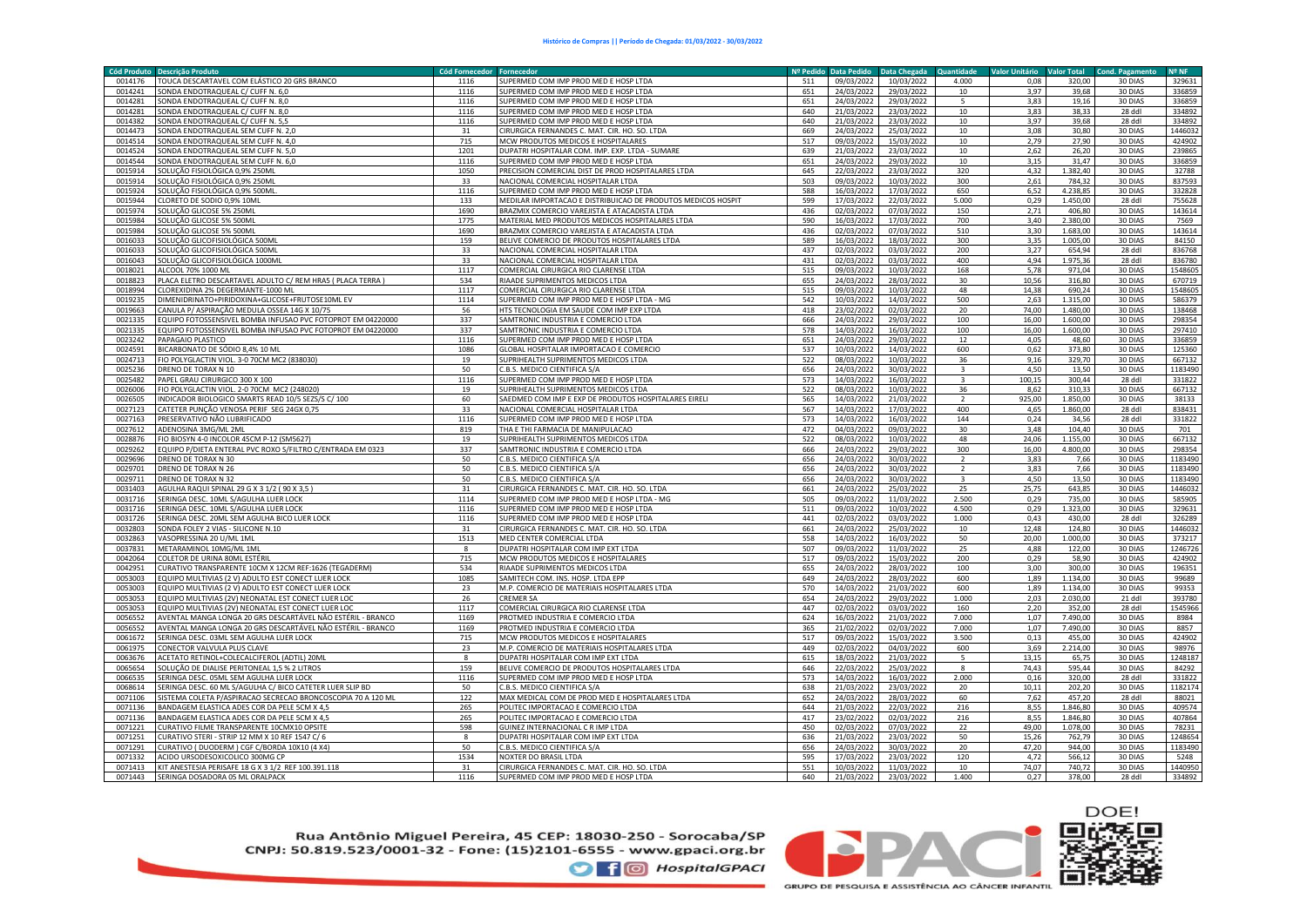| <b>Cód Produto</b> | <b>Descrição Produto</b>                                     | <b>Cód Fornecedor</b> | Fornecedo                                            | Nº Pedido | <b>Data Pedido</b> | Data Chegada | Quantidade               | <b>Valor Unitário</b> | <b>Valor Total</b> | <b>Cond. Pagamento</b> | <b>Nº NF</b> |
|--------------------|--------------------------------------------------------------|-----------------------|------------------------------------------------------|-----------|--------------------|--------------|--------------------------|-----------------------|--------------------|------------------------|--------------|
| 0071453            | SERINGA DOSADORA 10 ML ORALPACK                              | 1116                  | SUPERMED COM IMP PROD MED E HOSP LTDA                | 651       | 24/03/2022         | 29/03/2022   | 480                      | 0.40                  | 192.00             | 30 DIAS                | 336859       |
| 0071453            | SERINGA DOSADORA 10 ML ORALPACK                              | 1116                  | SUPERMED COM IMP PROD MED E HOSP LTDA                | 573       | 14/03/2022         | 16/03/2022   | 400                      | 0,40                  | 160,00             | 28 ddl                 | 331822       |
| 0071473            | SERINGA DOSADORA 20 ML ORALPACK                              | 1116                  | SUPERMED COM IMP PROD MED E HOSP LTDA                | 441       | 02/03/2022         | 03/03/2022   | 120                      | 0.64                  | 76.80              | 28 ddl                 | 326289       |
| 0071534            | CATETER VENOSO CENTRAL DUPLO LUMEN 5 FR X 13 -               | 610                   | BIOMEDICAL EQUIPAMENTOS E PRODUTOS MEDICO-CIRURGICOS | 516       | 09/03/2022         | 17/03/2022   | 20                       | 69,00                 | 1.380.00           | 30 DIAS                | 148393       |
| 0071544            | CATETER VENOSO CENTRAL DUPLO LUMEN 4 FR X 13                 | 610                   | BIOMEDICAL EQUIPAMENTOS E PRODUTOS MEDICO-CIRURGICOS | 516       | 09/03/2022         | 17/03/2022   | 20                       | 69.00                 | 1.380,00           | 30 DIAS                | 148393       |
| 0071554            | CATETER VENOSO CENTRAL DUPLO LUMEN 7 FR X 15                 | 610                   | BIOMEDICAL EQUIPAMENTOS E PRODUTOS MEDICO-CIRURGICOS | 516       | 09/03/2022         | 17/03/2022   | 10                       | 64,63                 | 646,30             | 30 DIAS                | 148393       |
| 0071625            | SONDA P/GASTROSTOMIA (TIPO MICKEY) NIVEL PELE 16FR X 2,0 CM  | 63                    | CINCO CONFIANCA IND E COMERCIO LTDA                  | 523       | 09/03/2022         | 10/03/2022   |                          | 1.360.37              | 1.360,37           | 30 DIAS                | 133318       |
| 0071706            | SONDA P/GASTROSTOMIA PERCUTANEA ENDOSC 20 FR                 | 63                    | CINCO CONFIANCA IND E COMERCIO LTDA                  | 425       | 23/02/2022         | 01/03/2022   |                          | 1.000,00              | 1.000,00           | 30 DIAS                | 132574       |
| 0071736            |                                                              |                       |                                                      | 554       |                    | 14/03/2022   | 30                       |                       | 150.00             | 30 DIAS                |              |
|                    | CANULA P/ PUNÇÃO RESERVATORIO 20 X15 (HUBBER)                | 56                    | HTS TECNOLOGIA EM SAUDE COM IMP EXP LTDA             |           | 09/03/2022         |              |                          | 5,00                  |                    |                        | 139124       |
| 0071801            | DRENO DE TORAX N 24                                          | 50                    | C.B.S. MEDICO CIENTIFICA S/A                         | 656       | 24/03/2022         | 30/03/2022   |                          | 3,83                  | 3,83               | 30 DIAS                | 1183490      |
| 0071821            | DRENO DE TORAX N 20                                          | 50                    | C.B.S. MEDICO CIENTIFICA S/A                         | 656       | 24/03/2022         | 30/03/2022   | $\overline{\phantom{a}}$ | 3,08                  | 6,16               | 30 DIAS                | 1183490      |
| 0071851            | ACICLOVIR 250MG 10ML INJ                                     | 1108                  | NEUPHARMA DIST MATL MED HOSPITALAR LTDA              | 591       | 17/03/2022         | 18/03/2022   | 200                      | 5,70                  | 1.140,00           | 30 DIAS                | 21367        |
| 0072293            | CAPA PARA MICROSCOPIO CIRURGICO C/ VISOR 1100X2000           | 123                   | AMERICAN INSTRUMENTS EIRELI EPP                      | 566       | 14/03/2022         | 21/03/2022   | 25                       | 22,00                 | 550,00             | 30 DIAS                | 60608        |
| 0072324            | ACIDO FOLINICO 50MG 5ML INJ                                  | 1737                  | ONCORIO DISTRIB DE MEDICAMENTOS LTDA                 | 594       | 17/03/2022         | 21/03/2022   | 200                      | 11.50                 | 2.300.00           | 30 DIAS                | 5298         |
| 0072334            | COLETOR RIG PERFUROCORT BALDE AMARELO 13L                    | 1117                  | COMERCIAL CIRURGICA RIO CLARENSE LTDA                | 577       | 14/03/2022         | 15/03/2022   | 24                       | 47,62                 | 1.142,88           | 30 DIAS                | 1550334      |
| 0072354            | LENCOL (PAPEL) HOSPITALAR 70 X 50                            | 1090                  | <b>GRANDESC MAT, HOSP, EIREL</b>                     | 572       | 14/03/2022         | 17/03/2022   | 100                      | 6.36                  | 636.00             | 30 DIAS                | 37721        |
| 0072435            | STOPPER CURATIVO ESTERIL                                     | 1116                  | SUPERMED COM IMP PROD MED E HOSP LTDA                | 651       | 24/03/2022         | 29/03/2022   | 3,000                    | 0,02                  | 69,00              | 30 DIAS                | 336859       |
| 0072435            | STOPPER CURATIVO ESTERIL                                     | 715                   | MCW PRODUTOS MEDICOS E HOSPITALARES                  | 446       | 02/03/2022         | 04/03/2022   | 2.000                    | 0,02                  | 40,00              | 30 DIAS                | 423247       |
| 0072445            | TAMPA OCLUSORA MACHO E FEMEA                                 | 1116                  | SUPERMED COM IMP PROD MED E HOSP LTDA                | 441       | 02/03/2022         | 03/03/2022   | 6.000                    | 0,14                  | 840,00             | 28 ddl                 | 326289       |
| 0072621            | ABAIXADOR DE LINGUA MADEIRA                                  | 50                    | C.B.S. MEDICO CIENTIFICA S/A                         | 656       | 24/03/2022         | 30/03/2022   | 400                      | 0,04                  | 15,96              | 30 DIAS                | 1183490      |
| 0072621            | ABAIXADOR DE LINGUA MADEIRA                                  | 50                    | C.B.S. MEDICO CIENTIFICA S/A                         | 571       | 14/03/2022         | 16/03/2022   | 400                      | 0,04                  | 15,96              | 30 DIAS                | 1180053      |
|                    |                                                              |                       |                                                      |           |                    |              |                          |                       |                    |                        |              |
| 0072762            | DISPOSITIVO P/ CIRCUNSCISAO 1.4 CM                           | 131                   | HOSPILINE COM E DISTRIB DE PRODS MEDICO-HOSPITALARES | 569       | 14/03/2022         | 16/03/2022   | 25                       | 35.00                 | 875.00             | 30 DIAS                | 15494        |
| 0073033            | MASCARA DE 02 ALTA CONCENTRACAO ADULTO C/ RESERV E TUBO 02   | 715                   | MCW PRODUTOS MEDICOS E HOSPITALARES                  | 446       | 02/03/2022         | 04/03/2022   | 10                       | 9,35                  | 93,50              | 30 DIAS                | 423247       |
| 0073043            | MASCARA DE 02 ALTA CONCENTRACAO PEDIATRI. C/RESERV E TUBO 02 | 715                   | MCW PRODUTOS MEDICOS E HOSPITALARES                  | 446       | 02/03/2022         | 04/03/2022   | 10                       | 8,80                  | 88,00              | 30 DIAS                | 423247       |
| 0073154            | SISTEMA TRACHEAL FECHADO (TRACH CARE) 10 FR                  | 31                    | CIRURGICA FERNANDES C. MAT. CIR. HO. SO. LTDA        | 521       | 10/03/2022         | 11/03/2022   | 10                       | 53,47                 | 534,73             | 30 DIAS                | 1440845      |
| 0073164            | SISTEMA TRACHEAL FECHADO (TRACH CARE) 12 FR                  | 1116                  | SUPERMED COM IMP PROD MED E HOSP LTDA                | 563       | 14/03/2022         | 16/03/2022   | 3                        | 48,65                 | 145,95             | 28 ddl                 | 331822       |
| 0073164            | SISTEMA TRACHEAL FECHADO (TRACH CARE) 12 FR                  | 1116                  | SUPERMED COM IMP PROD MED E HOSP LTDA                | 441       | 02/03/2022         | 03/03/2022   | $\mathbf{3}$             | 47.50                 | 142.50             | 28 ddl                 | 326289       |
| 0073275            | TORNEIRINHA 3 VIAS                                           | 1116                  | SUPERMED COM IMP PROD MED E HOSP LTDA                | 573       | 14/03/2022         | 16/03/2022   | 400                      | 0,78                  | 312,00             | 28 ddl                 | 331822       |
| 0073326            | PAPEL HIGIÊNICO BRANCO DUPLO C/30 MTS                        | 20                    | SILVANA BAIOCHI GONCALVES EPF                        | 622       | 18/03/2022         | 29/03/2022   | 280                      | 0.95                  | 266,00             | 28 ddl                 | 243972       |
| 0073346            | PAPEL TOALHA 2 DOBRAS BRANCO 100% CELULOSE - 22 X 21 C/1000  | 966                   | GLOBAL PAPER PAPEIS E SUPRIMENTOS LTDA EPP           | 628       | 18/03/2022         | 28/03/2022   | 300                      | 7,42                  | 2.226,00           | 30 DIAS                | 7940         |
| 0073346            | PAPEL TOALHA 2 DOBRAS BRANCO 100% CELULOSE - 22 X 21 C/1000  | 966                   | GLOBAL PAPER PAPEIS E SUPRIMENTOS LTDA EPP           | 627       | 18/03/2022         | 21/03/2022   | 300                      | 7,42                  | 2.226,00           | 30 DIAS                | 7921         |
| 0073346            | PAPEL TOALHA 2 DOBRAS BRANCO 100% CELULOSE - 22 X 21 C/1000  | 966                   | GLOBAL PAPER PAPEIS E SUPRIMENTOS LTDA EPP           | 586       |                    |              | 300                      | 7,42                  | 2.226,00           | 30 DIAS                | 7913         |
|                    |                                                              |                       |                                                      |           | 15/03/2022         | 16/03/2022   |                          |                       |                    |                        |              |
| 0073346            | PAPEL TOALHA 2 DOBRAS BRANCO 100% CELULOSE - 22 X 21 C/1000  | 966                   | GLOBAL PAPER PAPEIS E SUPRIMENTOS LTDA EPP           | 357       | 18/02/2022         | 07/03/2022   | 300                      | 7,42                  | 2.226,00           | 30 DIAS                | 7896         |
| 0073441            | FRALDA DESCARTAVEL GERIATRICA EXTRA GRANDE                   | 1019                  | FOX IND E COM DE MAT MEDICOS E HOSP EIRELI EPP       | 665       | 24/03/2022         | 28/03/2022   | 301                      | 1,32                  | 397,32             | 30 DIAS                | 13324        |
| 0073441            | FRALDA DESCARTAVEL GERIATRICA EXTRA GRANDE                   | 31                    | CIRURGICA FERNANDES C. MAT. CIR. HO. SO. LTDA        | 443       | 02/03/2022         | 07/03/2022   | 140                      | 1.93                  | 270.33             | 30 DIAS                | 1438797      |
| 0073451            | FRALDA DESCARTAVEL GERIATRICA GRANDE                         | 1019                  | FOX IND E COM DE MAT MEDICOS E HOSP EIRELI EPP       | 665       | 24/03/2022         | 28/03/2022   | 304                      | 1,18                  | 358,72             | 30 DIAS                | 13324        |
| 0073461            | FRALDA DESCARTAVEL GERIATRICA MEDIA                          | 50                    | C.B.S. MEDICO CIENTIFICA S/A                         | 519       | 09/03/2022         | 11/03/2022   | 320                      | 1,07                  | 342,40             | 30 DIAS                | 1178609      |
| 0073471            | FRALDA DESCARTAVEL GERIATRICA PEQUENA                        | 50                    | C.B.S. MEDICO CIENTIFICA S/A                         | 638       | 21/03/2022         | 23/03/2022   | 510                      | 1,17                  | 596,70             | 30 DIAS                | 1182174      |
| 0073471            | FRALDA DESCARTAVEL GERIATRICA PEQUENA                        | 50                    | C.B.S. MEDICO CIENTIFICA S/A                         | 445       | 02/03/2022         | 04/03/2022   | 510                      | 1,18                  | 601,80             | 30 DIAS                | 1176294      |
| 0073481            | FRALDA DESCARTAVEL INFANTIL PEQUENA                          | 1295                  | POLITEX INDUSTRIA E COMERCIO LTDA                    | 642       | 21/03/2022         | 29/03/2022   | 640                      | 0,43                  | 272,64             | 28 ddl                 | 7834         |
| 0073491            | FRALDA DESCARTAVEL INFANTIL GRANDE                           | 1295                  | POLITEX INDUSTRIA E COMERCIO LTDA                    | 642       | 21/03/2022         | 29/03/2022   | 640                      | 0,53                  | 340,80             | 28 ddl                 | 7834         |
| 0073512            | FRALDA DESCARTAVEL INFANTIL EXTRA GRANDE                     | 1295                  | POLITEX INDUSTRIA E COMERCIO LTDA                    | 456       | 02/03/2022         | 08/03/2022   | 770                      | 0.65                  | 500.50             | 30 DIAS                | 7587         |
| 0073522            | RALDA DESCARTAVEL INFANTIL SUPER EXTRA GRANDE                | 1114                  | SUPERMED COM IMP PROD MED E HOSP LTDA - MG           | 580       | 14/03/2022         | 16/03/2022   | 840                      | 0,73                  | 614,63             | 28 ddl                 | 587108       |
| 0073532            | FRALDA DESCARTAVEL INFANTIL RECEN NASCIDO                    | $\mathbf{q}$          | C M HOSPITALAR S.A. (CTL)                            | 457       | 02/03/2022         | 04/03/2022   | 480                      | 0,68                  | 324,00             | 30 DIAS                | 2355208      |
|                    |                                                              |                       |                                                      | 626       |                    |              | 100                      | 6,80                  |                    |                        | 243992       |
| 0073582            | SABONETE LIQUIDO INFANTIL 200ML                              | 20                    | SILVANA BAIOCHI GONCALVES EPP                        |           | 18/03/2022         | 30/03/2022   |                          |                       | 680,00             | 28 ddl                 |              |
| 0073764            | LUVA LATEX FORRADA E ANTIDERRAPANTE TAM M AMARELA            | 1441                  | Papel, Plastico Itupeva Ltda                         | 620       | 18/03/2022         | 29/03/2022   | 12                       | 6,79                  | 81,44              | 30 DIAS                | 1286837      |
| 0074196            | DISCO PARA ENCERADEIRA VERMELHO 350 MM                       | 22                    | SALES EQUIP. E PROD. HIG. PROF. LTDA                 | 530       | 10/03/2022         | 16/03/2022   | $\overline{\mathbf{z}}$  | 14.35                 | 43.05              | 28 ddl                 | 4281348      |
| 0074201            | DISCO PARA ENCERADEIRA VERDE 350 MM                          | 22                    | SALES EQUIP, E PROD, HIG, PROF, LTDA                 | 648       | 23/03/2022         | 29/03/2022   | $\overline{\mathbf{3}}$  | 14,41                 | 43.23              | 28 ddl                 | 4297541      |
| 0074291            | LIMPA INOX AEROSSOL 500 ML                                   | 607                   | COLUMBIA COMERCIO DE DESCARTÁVEIS EIRELLI            | 619       | 18/03/2022         | 22/03/2022   | 6                        | 48,14                 | 288,84             | 30 DIAS                | 704943       |
| 0074342            | PANO MULTI USO PICOTADO                                      | 1193                  | ELPACKING EMBALAGENS E PRODUTOS DE LIMPEZA LTDA      | 647       | 23/03/2022         | 25/03/2022   | 15                       | 91,99                 | 1.379,85           | 30 DIAS                | 2520         |
| 0074463            | VASSOURA TIPO NOVICA C/ SERDAS FINAS                         | 899                   | TERRAO COMERCIO E REPRESENTACOES EIRELI              | 535       | 10/03/2022         | 18/03/2022   | 5                        | 4,70                  | 23,50              | 30 DIAS                | 115276       |
| 0074615            | AVENTAL DE PVC 1,20 X 0,60                                   | 1423                  | PNA GLOBAL Comercio De Descartaveis Ltda             | 532       | 10/03/2022         | 18/03/2022   | 10                       | 8,05                  | 80,50              | 30 DIAS                | 1068         |
| 0074645            | BOBINA FILME PVC 38 X 300                                    | 22                    | SALES EQUIP. E PROD. HIG. PROF. LTDA                 | 530       | 10/03/2022         | 16/03/2022   | 20                       | 24,05                 | 481,00             | 28 ddl                 | 4281348      |
| 0074665            | BOBINA PICOTADA 30 X 40 CM - 1 KG                            | 1193                  | ELPACKING EMBALAGENS E PRODUTOS DE LIMPEZA LTDA      | 534       | 10/03/2022         | 16/03/2022   | 100                      | 12,89                 | 1.289,00           | 30 DIAS                | 2433         |
| 0074675            | BOBINA PICOTADA 40 X 60 CM - 1 KG                            | 1323                  | GOLD STAR DESCARTAVEIS E PRODUTOS DE LIMPEZA EIREL   | 482       | 07/03/2022         | 14/03/2022   | 120                      | 13.90                 | 1.668.00           | 30 DIAS                | 3501         |
| 0074695            | COLHER DESCARTAVEL P/ REFEICAO                               | 1193                  | ELPACKING EMBALAGENS E PRODUTOS DE LIMPEZA LTDA      | 534       | 10/03/2022         | 16/03/2022   | 4.000                    | 0,04                  | 163,20             | 30 DIAS                | 2433         |
|                    |                                                              |                       |                                                      |           |                    |              |                          |                       |                    |                        |              |
| 0074706            | COPO DESCARTAVEL 100 ML C/ 100                               | 22                    | SALES EQUIP. E PROD. HIG. PROF. LTDA                 | 648       | 23/03/2022         | 29/03/2022   | 240                      | 3,12                  | 748,80             | 28 ddl                 | 4297541      |
| 0074716            | COPO DESCARTAVEL 180 ML C/ 100                               | 1441                  | Papel, Plastico Itupeva Ltda                         | 533       | 10/03/2022         | 14/03/2022   | 600                      | 3.08                  | 1.848.00           | 30 DIAS                | 1278130      |
| 0074756            | COPO TERMICO 240 ML REF 240J8                                | 1441                  | Papel, Plastico Itupeva Ltda                         | 620       | 18/03/2022         | 23/03/2022   | 80                       | 7,52                  | 601,60             | 30 DIAS                | 1283995      |
| 0074821            | FACA DESCARTAVEL PARA REFEICAO REFORCADA                     | 165                   | ACF BRASIL COML DESCARTAVEIS HIGIENE E LIMPEZA LTDA  | 379       | 23/02/2022         | 02/03/2022   | 10.000                   | 0.05                  | 490.00             | 35 ddl                 | 212237       |
| 0074881            | KIT TALHERES                                                 | 1423                  | PNA GLOBAL Comercio De Descartaveis Ltda             | 532       | 10/03/2022         | 22/03/2022   | 3.000                    | 0,43                  | 1.275,60           | 30 DIAS                | 1071         |
| 0074881            | KIT TAI HERES                                                | 1423                  | PNA GLOBAL Comercio De Descartaveis Ltda             | 532       | 10/03/2022         | 18/03/2022   | 4.000                    | 0.43                  | 1.700.80           | 30 DIAS                | 1068         |
| 0074881            | KIT TALHERES                                                 | 1423                  | PNA GLOBAL Comercio De Descartaveis Ltda             | 332       | 16/02/2022         | 04/03/2022   | 4.000                    | 0,43                  | 1.700,80           | 30 DIAS                | 1033         |
| 0074902            | EMBALAGEM MARMITEX 3 DIVISORIA REF RD95 COM SELO             | 759                   | DELPAK EMBALAGENS LTDA                               | 667       | 24/03/2022         | 28/03/2022   | 6.000                    | 0,57                  | 3.421,20           | 30 DIAS                | 65775        |
| 0074902            | EMBALAGEM MARMITEX 3 DIVISORIA REF RD95 COM SELO             | 759                   | DELPAK EMBALAGENS LTDA                               | 502       | 05/03/2022         | 08/03/2022   | 6.000                    | 0,57                  | 3.421,20           | 30 DIAS                | 65121        |
| 0074952            | ALOPURINOL 100MG CP                                          | 1116                  | SUPERMED COM IMP PROD MED E HOSP LTDA                | 605       | 17/03/2022         | 18/03/2022   | 120                      | 0,13                  | 15,18              | 28 ddl                 | 333656       |
| 0074962            | PRATO DESCARTAVEL Nº 21                                      | 1538                  | SORATH COMERCIO MATERIAL                             | 382       | 23/02/2022         | 03/03/2022   | 600                      | 1,76                  | 1.056,00           | 30 DIAS                | 816          |
| 0074982            |                                                              |                       |                                                      |           |                    |              |                          |                       |                    |                        |              |
|                    | SACO CRISTAL AMOSTRA TARJADO                                 | 165                   | ACF BRASIL COML DESCARTAVEIS HIGIENE E LIMPEZA LTDA  | 621       | 18/03/2022         | 29/03/2022   | 10                       | 56,00                 | 560,00             | 30 DIAS                | 213054       |
| 0075011            | SACO CRISTAL 30 X 40 CM                                      | 1193                  | ELPACKING EMBALAGENS E PRODUTOS DE LIMPEZA LTDA      | 647       | 23/03/2022         | 25/03/2022   | 20                       | 18,50                 | 370,00             | 30 DIAS                | 2520         |
| 0075021            | SACO CRISTAL 40 X 60 CM                                      | 1323                  | GOLD STAR DESCARTAVEIS E PRODUTOS DE LIMPEZA EIREL   | 483       | 07/03/2022         | 14/03/2022   | 20                       | 19.30                 | 386,00             | 30 DIAS                | 3501         |
|                    | 0075031 SACO CRISTAL 50 X 70 CM                              | 1193                  | ELPACKING EMBALAGENS E PRODUTOS DE LIMPEZA LTDA      | 534       | 10/03/2022         | 16/03/2022   | 20                       | 17.70                 | 354,00             | 30 DIAS                | 2433         |

Rua Antônio Miguel Pereira, 45 CEP: 18030-250 - Sorocaba/SP CNPJ: 50.819.523/0001-32 - Fone: (15)2101-6555 - www.gpaci.org.br



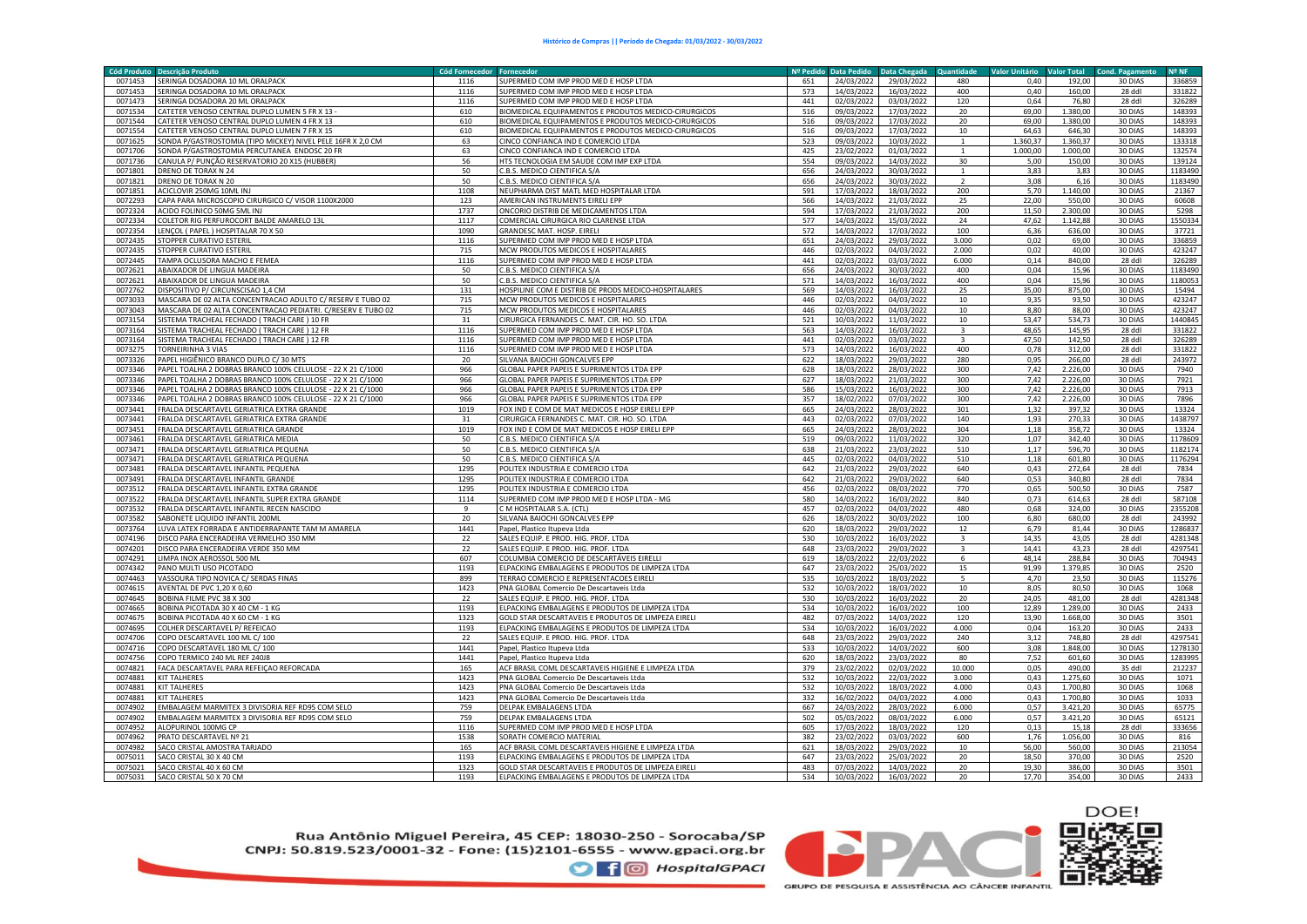| <b>Cód Produto</b> | <b>Descricão Produto</b>                                     | <b>Cód Fornecedor</b> | <b>Enrnecedo</b>                                             | Nº Pedido | <b>Data Pedido</b> | Data Chegada | <b>Quantidade</b>        | <b>Valor Unitário</b> | <b>Valor Total</b> | <b>Cond. Pagamento</b> | Nº NF   |
|--------------------|--------------------------------------------------------------|-----------------------|--------------------------------------------------------------|-----------|--------------------|--------------|--------------------------|-----------------------|--------------------|------------------------|---------|
| 0075051            | SACO CRISTAL 60 X 90 CM                                      | 1441                  | Papel, Plastico Itupeva Ltda                                 | 620       | 18/03/2022         | 23/03/2022   |                          | 19.20                 | 38.40              | 30 DIAS                | 1283995 |
| 0075071            | SACO CRISTAL 90 X 120 CM                                     | 1193                  | ELPACKING EMBALAGENS E PRODUTOS DE LIMPEZA LTDA              | 534       | 10/03/2022         | 16/03/2022   | $\Delta$                 | 17.70                 | 70.80              | 30 DIAS                | 2433    |
| 0075162            | TAMPA BRANCA C/ ABERTURA (COPO 240 ML) COD 8FTL              | 1441                  | Papel, Plastico Itupeva Ltda                                 | 381       | 23/02/2022         | 03/03/2022   | 90                       | 6,97                  | 627.30             | 28 ddl                 | 1270308 |
| 0075192            | TAMPA COPO 100 ML                                            | 899                   | TERRAO COMERCIO E REPRESENTACOES EIRELI                      | 535       | 10/03/2022         | 18/03/2022   | 200                      | 4,00                  | 800,00             | 30 DIAS                | 115276  |
| 0075384            | BRACADEIRA INFANTIL G (14-21,5 VERDE DIXTAL)                 | 17                    | MULT MED EQUIPAMENTOS HOSPITALARES LTDA                      | 643       | 21/03/2022         | 24/03/2022   |                          | 183.50                | 367.00             | 30 DIAS                | 48394   |
| 0075671            | SACO CRISTAL 20 X 30 CM - KILO                               | 1193                  | ELPACKING EMBALAGENS E PRODUTOS DE LIMPEZA LTDA              | 647       | 23/03/2022         | 25/03/2022   | $\overline{a}$           | 18,50                 | 74.00              | 30 DIAS                | 2520    |
| 0075671            | SACO CRISTAL 20 X 30 CM - KILO                               | 1323                  | GOLD STAR DESCARTAVEIS E PRODUTOS DE LIMPEZA EIRELI          | 483       | 07/03/2022         | 14/03/2022   | $\overline{4}$           | 19.30                 | 77.20              | 30 DIAS                | 3501    |
| 0075722            | ESTETOSCOPIO INFANTIL                                        | 31                    | CIRURGICA FERNANDES C. MAT. CIR. HO. SO. LTDA                | 443       | 02/03/2022         | 07/03/2022   | -5                       | 12,95                 | 64,75              | 30 DIAS                | 1438797 |
| 0075833            | AGULHA HIPODERMICA DESCARTAVEL 25 X 1,20                     | 55                    | CHL PRODUTOS PARA SAUDE LTDA ME                              | 575       | 14/03/2022         | 16/03/2022   | 12.000                   | 0,17                  | 2.028,00           | 30 DIAS                | 5014    |
| 0076956            | CANETA MARCA TEXTO                                           | 875                   | REVAL ATACADO DE PAPELARIA LTDA                              | 526       | 10/03/2022         | 14/03/2022   | 48                       | 1,20                  | 57,80              | 30 DIAS                | 36885   |
| 0077271            | CANETA RETROPROJETOR AZUL                                    | 20                    | SILVANA BAIOCHI GONCALVES EPP                                | 527       | 10/03/2022         | 14/03/2022   | 12                       | 1.39                  | 16,68              | 30 DIAS                | 243322  |
| 0077372            | COLA BASTAO 10 GRS                                           | 20                    | SILVANA BAIOCHI GONCALVES EPP                                | 527       | 10/03/2022         | 14/03/2022   | 25                       | 0,80                  | 20,00              | 30 DIAS                | 243322  |
| 0077493            | ENVELOPE 240 X 340 PARDO (USO ADM)                           | 875                   | REVAL ATACADO DE PAPELARIA LTDA                              | 526       | 10/03/2022         | 14/03/2022   | 500                      | 0.19                  | 96.80              | 30 DIAS                | 36885   |
| 0077504            | INVELOPE 240 X 340 (SETOR IMAGEM) TIMBRADO                   | 1533                  | TECNO PRINT GRAFICA E EDITORA EIRELLI ME                     | 550       | 01/03/2022         | 07/03/2022   | 6.000                    | 1,02                  | 6.120,00           | 30 DIAS                | 652     |
| 0077564            | ETIQUETA 3 LINHAS DUPL CAMADA C/ INDICADOR BIOLOG            | 60                    | SAEDMED COM IMP E EXP DE PRODUTOS HOSPITALARES EIRELI        | 565       | 14/03/2022         | 18/03/2022   | $\overline{5}$           | 80,00                 | 400,00             | 30 DIAS                | 38100   |
| 0077902            | GRAMPEADOR DE PAPEL P/ GRAMPO 26/6 P/ 25 FLS                 | 875                   | REVAL ATACADO DE PAPELARIA LTDA                              | 526       | 10/03/2022         | 14/03/2022   | $\overline{\phantom{0}}$ | 11,95                 | 59,75              | 30 DIAS                | 36885   |
| 0077942            | GRAMPO COBREADO 26 / 6 C/ 5000 UNIDADES                      | 20                    | SILVANA BAIOCHI GONCALVES EPP                                | 527       | 10/03/2022         | 14/03/2022   | 25                       | 4,10                  | 102,50             | 30 DIAS                | 243322  |
| 0078051            | LIVRO ATAS 100 FLS                                           | 20                    | SILVANA BAIOCHI GONCALVES EPP                                | 527       | 10/03/2022         | 14/03/2022   | 14                       | 8,50                  | 119,00             | 30 DIAS                | 243322  |
| 0078071            | MOLHADOR DE DEDO                                             | 20                    | SILVANA BAIOCHI GONCALVES EPP                                | 527       | 10/03/2022         | 14/03/2022   | 5                        | 1,95                  | 9.75               | 30 DIAS                | 243322  |
| 0078192            | PAPEL SULFITE A4 210 X 297 BRANCO C/ 500                     | 659                   | AUTOPEL AUTOMACAO COMERCIAL E INFORMATICA LTDA               | 529       | 10/03/2022         | 22/03/2022   | 150                      | 18,25                 | 2.737,50           | 21 ddl                 | 458591  |
| 0078253            | PASTA CATALAGO C/ 50 PLASTICO                                | 875                   | REVAL ATACADO DE PAPELARIA LTDA                              | 526       | 10/03/2022         | 14/03/2022   | 5                        | 12,78                 | 63,90              | 30 DIAS                | 36885   |
| 0078324            | PILHA ALCALINA PALITO - AAA                                  | 62                    | TRAVAGIN & TRAVAGIN LTDA                                     | 528       | 10/03/2022         | 14/03/2022   | 172                      | 1,80                  | 309,60             | 30 DIAS                | 2817755 |
| 0078384            | RECADO ADESIVO POST IT PEQUENO                               | 875                   | REVAL ATACADO DE PAPELARIA LTDA                              | 526       | 10/03/2022         | 14/03/2022   | 12                       | 1,05                  | 12,60              | 30 DIAS                | 36885   |
| 0078405            | PRANCHETA ACRILICA                                           | 875                   | REVAL ATACADO DE PAPELARIA LTDA                              | 526       | 10/03/2022         | 14/03/2022   | -6                       | 11,85                 | 71,10              | 30 DIAS                | 36885   |
| 0078722            | PORTA LAMINAS CITOLOGIA P/3 LAMINAS                          | 50                    | C.B.S. MEDICO CIENTIFICA S/A                                 | 571       | 14/03/2022         | 16/03/2022   | 300                      | 0,39                  | 116,25             | 30 DIAS                | 1180053 |
| 0078742            | TUBO COLETA A VACUO C/GEL ATIVADOR DE COAGULO 9,0 ML AMARELO | 33                    | NACIONAL COMERCIAL HOSPITALAR LTDA                           | 567       | 14/03/2022         | 17/03/2022   | 1.000                    | 1,36                  | 1.362,30           | 28 ddl                 | 838431  |
| 0078752            | TUBO COLETA A VACUO C/GEL ATIVADOR DE COAGULO 5,0 ML AMARELO | 1117                  | COMERCIAL CIRURGICA RIO CLARENSE LTDA                        | 653       | 24/03/2022         | 25/03/2022   | 200                      | 0,59                  | 118,00             | 30 DIAS                | 1554814 |
| 0078752            | TUBO COLETA A VACUO C/GEL ATIVADOR DE COAGULO 5,0 ML AMARELO | $\mathbf{q}$          | C M HOSPITALAR S.A. (CTL)                                    | 457       | 02/03/2022         | 04/03/2022   | 200                      | 0,56                  | 111,92             | 30 DIAS                | 2355208 |
| 0078772            | TUBO COLETA A VACUO EDTA 4,0 ML ROXO                         | 1117                  | COMERCIAL CIRURGICA RIO CLARENSE LTDA                        | 447       | 02/03/2022         | 03/03/2022   | 1.500                    | 0,31                  | 465,00             | 28 ddl                 | 1545966 |
| 0078782            | TUBO COLETA A VACUO SODIUM HEPARIM 13 X 75 4,0 ML VERDE      | 50                    | C.B.S. MEDICO CIENTIFICA S/A                                 | 638       | 21/03/2022         | 23/03/2022   | 100                      | 1,06                  | 106,35             | 30 DIAS                | 1182174 |
| 0078803            | UROFITA PRODIMOL FITA P/ UROANALISE                          | 1020                  | DIAGNOSTICA PRO VIDA COM. DE PROD. LABORATORIAIS LTDA - EPP  | 442       | 02/03/2022         | 04/03/2022   | 15                       | 55.00                 | 825,00             | 30 DIAS                | 36303   |
| 0078974            | AMPICILINA 500MG INJ                                         | $\mathbf{R}$          | DUPATRI HOSPITALAR COM IMP EXT LTDA                          | 473       | 04/03/2022         | 07/03/2022   | 300                      | 2,26                  | 678,00             | 30 DIAS                | 1245839 |
| 0079144            | ANLODIPINA 5MG CP                                            | 1167                  | WERBRAN DISTRIBUIDORA DE MEDICAMENTOS LTDA                   | 603       | 17/03/2022         | 29/03/2022   | 500                      | 0.04                  | 20.00              | 30 DIAS                | 669844  |
| 0079235            | BUDESONIDA 0,25MG/ML2ML SUSPENSÃO PARA NEBULIZAÇÃO           | 765                   | PHARMA LOG PROD FARM LTDA                                    | 488       | 08/03/2022         | 09/03/2022   | 1.000                    | 6,35                  | 6.350,00           | 30 DIAS                | 340461  |
| 0079255            | BUDESONIDA 32MCG SPRAY NASAL                                 | 1124                  | SERVIMED COMERCIAL LTDA - SP                                 | 471       | 04/03/2022         | 05/03/2022   | 40                       | 17.83                 | 713,20             | 30 DIAS                | 2790272 |
| 0079285            | BUPIVACAINA 0,5% SEM VASO 20ML INJ                           | 91                    | CRISTALIA PROD QUIM FARMACEUTICOS LTDA                       | 606       | 17/03/2022         | 18/03/2022   | 60                       | 14,80                 | 888,00             | 30 DIAS                | 3226811 |
| 0079306            | CAPTOPRIL 25MG CP                                            | 1114                  | SUPERMED COM IMP PROD MED E HOSP LTDA - MG                   | 495       | 08/03/2022         | 09/03/2022   | 600                      | 0,04                  | 22,56              | 28 ddl                 | 585328  |
| 0079326            | CARBAMAZEPINA 200MG CP                                       | 1114                  | SUPERMED COM IMP PROD MED E HOSP LTDA - MG                   | 505       | 09/03/2022         | 11/03/2022   | 200                      | 0.19                  | 38,60              | 30 DIAS                | 585905  |
| 0079336            | CARVEDILOL 3,125MG CP                                        | 1114                  | SUPERMED COM IMP PROD MED E HOSP LTDA - MG                   | 546       | 10/03/2022         | 14/03/2022   | 510                      | 0,10                  | 49,47              | 30 DIAS                | 586379  |
| 0079366            | CEFEPIMA 1G INJ                                              | 1542                  | <b>GEORGINI PRODUTOS HOSPITALARES EIRELI</b>                 | 544       | 10/03/2022         | 14/03/2022   | 300                      | 8.28                  | 2.484.00           | 30 DIAS                | 24463   |
| 0079376            | CEFEPIMA 2G INJ                                              | 1201                  | DUPATRI HOSPITALAR COM. IMP. EXP. LTDA - SUMARE              | 592       | 17/03/2022         | 18/03/2022   | 500                      | 14,40                 | 7.200,00           | 30 DIAS                | 11670   |
| 0079421            | CETOPROFENO 100MG INJ EV                                     | 1179                  | União Quimica Farmaceutica Nacional S.a                      | 598       | 17/03/2022         | 22/03/2022   | 300                      | 3.40                  | 1.020,00           | 28 ddl                 | 592308  |
| 0079683            | CLOBAZAM 10MG CP                                             | 1124                  | SERVIMED COMERCIAL LTDA - SP                                 | 493       | 08/03/2022         | 10/03/2022   | 200                      | 0,59                  | 118,98             | 28 ddl                 | 2836221 |
| 0079754            | CLORIDRATO DE HIDRALAZINA 20MG/ML 1ML INJ                    | 106                   | ASTRA FARMA COMERCIO DE MAT. ME                              | 614       | 18/03/2022         | 21/03/2022   | 200                      | 3,90                  | 780,00             | 30 DIAS                | 122946  |
| 0079754            | CLORIDRATO DE HIDRALAZINA 20MG/ML 1ML INJ                    | 8                     | DUPATRI HOSPITALAR COM IMP EXT LTDA                          | 507       | 09/03/2022         | 11/03/2022   | 200                      | 3,98                  | 796,00             | 30 DIAS                | 1246726 |
| 0079805            | COMPLEXO LIPIDICO ANFOTERICINA B 100MG 20ML INJ              | 1483                  | Onco Prod. Distr. De Prod. Hosp. E Oncologicos Ltda          | 631       | 21/03/2022         | 23/03/2022   | 10                       | 732.00                | 7.320.00           | 30 DIAS                | 294769  |
| 0079835            | DEXAMETASONA 2MG/ML 1ML INJ                                  | 715                   | MCW PRODUTOS MEDICOS E HOSPITALARES                          | 509       | 09/03/2022         | 15/03/2022   | 200                      | 2,13                  | 425,80             | 30 DIAS                | 424903  |
| 0079895            | DEXMEDETOMIDINA 100MCG/ML 2ML INJ                            | 1114                  | SUPERMED COM IMP PROD MED E HOSP LTDA - MG                   | 435       | 02/03/2022         | 04/03/2022   | 100                      | 6,42                  | 642,00             | 30 DIAS                | 583926  |
| 0079916            | DIAZEPAM 5MG/ML 2ML INJ                                      | 1648                  | DUPATRI HOSPITALAR COM IMP - MG                              | 617       | 18/03/2022         | 21/03/2022   | 100                      | 1,36                  | 135,80             | 30 DIAS                | 11678   |
| 0079966            | DIPIRONA 500MG/ML 2ML INJ                                    | 1167                  | WERBRAN DISTRIBUIDORA DE MEDICAMENTOS LTDA                   | 610       | 17/03/2022         | 18/03/2022   | 120                      | 6,85                  | 822,00             | 30 DIAS                | 667408  |
| 0079966            | DIPIRONA 500MG/ML 2ML INJ                                    | 1167                  | WERBRAN DISTRIBUIDORA DE MEDICAMENTOS LTDA                   | 494       | 08/03/2022         | 14/03/2022   | 480                      | 6,85                  | 3.288,00           | 30 DIAS                | 665654  |
| 0080036            | ESCITALOPRAM 10MG CP                                         | 1114                  | SUPERMED COM IMP PROD MED E HOSP LTDA - MG                   | 546       | 10/03/2022         | 14/03/2022   | 300                      | 0,21                  | 63,00              | 30 DIAS                | 586379  |
| 0080111            | FENITOINA 50MG/ML 5ML IN.                                    | 1116                  | SUPERMED COM IMP PROD MED E HOSP LTDA                        | 605       | 17/03/2022         | 18/03/2022   | 100                      | 2,59                  | 259,00             | 28 ddl                 | 333656  |
| 0080141            | FENTANIL 50MCG/ML 10ML INJ                                   | 91                    | CRISTALIA PROD QUIM FARMACEUTICOS LTDA                       | 556       | 14/03/2022         | 16/03/2022   | 1.000                    | 4.00                  | 4.000.00           | 30 DIAS                | 3222695 |
| 0080212            | FLUMAZENIL 0,1MG/ML 5ML INJ                                  | 1116                  | SUPERMED COM IMP PROD MED E HOSP LTDA                        | 501       | 08/03/2022         | 09/03/2022   | 20                       | 7,15                  | 143,00             | 30 DIAS                | 328588  |
| 0080232            | FLUTICASONA 250MCG SPRAY                                     | 765                   | PHARMA LOG PROD FARM LTDA                                    | 510       | 09/03/2022         | 11/03/2022   | 15                       | 91,95                 | 1.379,25           | 30 DIAS                | 347955  |
| 0080242            | FLUTICASONA 50MCG SPRAY                                      | 1534                  | NOXTER DO BRASIL LTDA                                        | 468       | 04/03/2022         | 09/03/2022   | 20                       | 139,99                | 2.799,80           | 30 DIAS                | 5075    |
| 0080262            | FUROSEMIDA 10MG/ML 2ML INJ                                   | 765                   | PHARMA LOG PROD FARM LTDA                                    | 488       | 08/03/2022         | 09/03/2022   | 240                      | 1,05                  | 250,80             | 30 DIAS                | 340461  |
| 0080282            | GANCICLOVIR SODICO 500MG INJ                                 | 1114                  | SUPERMED COM IMP PROD MED E HOSP LTDA - MG                   | 495       | 08/03/2022         | 09/03/2022   | 50                       | 31.00                 | 1.550,00           | 28 ddl                 | 585328  |
| 0080303            | <b>GESTODENO+ETILENESTRADIOL CP</b>                          | 1167                  | WERBRAN DISTRIBUIDORA DE MEDICAMENTOS LTDA                   | 603       | 17/03/2022         | 29/03/2022   | 1.302                    | 0.54                  | 703.08             | 30 DIAS                | 669844  |
| 0080343            | HEPARINA SODICA 5000 SML INJ                                 | 1542                  | GEORGINI PRODUTOS HOSPITALARES EIRELI                        | 601       | 17/03/2022         | 21/03/2022   | 75                       | 14,72                 | 1.104,00           | 30 DIAS                | 24607   |
| 0080454            | IMUNOGLOBULINA 5G USO EV                                     | 97                    | MEDICAMENTAL DISTRIBUIDORA LTDA                              | 486       | 08/03/2022         | 09/03/2022   | 20                       | 3.000,00              | 60.000,00          | 30 DDL                 | 130608  |
| 0080585            | LIDOCAINA 2% 30G GELEIA                                      | 1117                  | COMERCIAL CIRURGICA RIO CLARENSE LTDA                        | 547       | 10/03/2022         | 21/03/2022   | 100                      | 1,99                  | 199,00             | 30 DIAS                | 1552610 |
| 0080606            | LIDOCAINA 2% SEM VASO 5ML INJ                                | 1226                  | MEDICAMENTAL HOSPITALAR LTDA                                 | 600       | 17/03/2022         | 18/03/2022   | 100                      | 1,25                  | 125,00             | 30 DIAS                | 132522  |
| 0080606            | LIDOCAINA 2% SEM VASO 5ML INJ                                | 1226                  | MEDICAMENTAL HOSPITALAR LTDA                                 | 498       | 08/03/2022         | 09/03/2022   | 100                      | 1.20                  | 120,00             | 30 DIAS                | 130568  |
| 0080842            | LORAZEPAM 2MG CP                                             | 1534                  | NOXTER DO BRASIL LTDA                                        | 595       | 17/03/2022         | 23/03/2022   | 120                      | 0,23                  | 27,48              | 30 DIAS                | 5248    |
| 0080872            | MEROPENEM 1G INJ                                             | 1115                  | DUPATRI HOSP COM IMP EXP LTDA                                | 474       | 04/03/2022         | 07/03/2022   | 275                      | 20.37                 | 5.601,75           | 30 DIAS                | 237229  |
| 0080882            | MEROPENEM 500MG INJ                                          | 1774                  | AURA MED DISTRIBUIDORA DE MEDICAMENTOS IMPORTACAO E EXPORTAC | 538       | 10/03/2022         | 16/03/2022   | 300                      | 12,49                 | 3.747,00           | 30 DIAS                | 1473    |
| 0080892            | METADONA 5MG CP                                              | $\mathbf{Q}$          | DUPATRI HOSPITALAR COM IMP EXT LTDA                          | 615       | 18/03/2022         | 21/03/2022   | 200                      | 0.58                  | 116,00             | 30 DIAS                | 1248187 |
| 0081032            | MITEXAN 400MG 4ML INJ                                        | 1108                  | NEUPHARMA DIST MATL MED HOSPITALAR LTDA                      | 496       | 08/03/2022         | 09/03/2022   | 400                      | 5,99                  | 2.396,00           | 30 DIAS                | 21089   |
| 0081072            | MORFINA 0,2MG/ML 1ML INJ                                     | 91                    | CRISTALIA PROD QUIM FARMACEUTICOS LTDA                       | 606       | 17/03/2022         | 21/03/2022   | 50                       | 3.90                  | 195,00             | 30 DIAS                | 3227780 |

Rua Antônio Miguel Pereira, 45 CEP: 18030-250 - Sorocaba/SP CNPJ: 50.819.523/0001-32 - Fone: (15)2101-6555 - www.gpaci.org.br

**O** f © HospitalGPACI

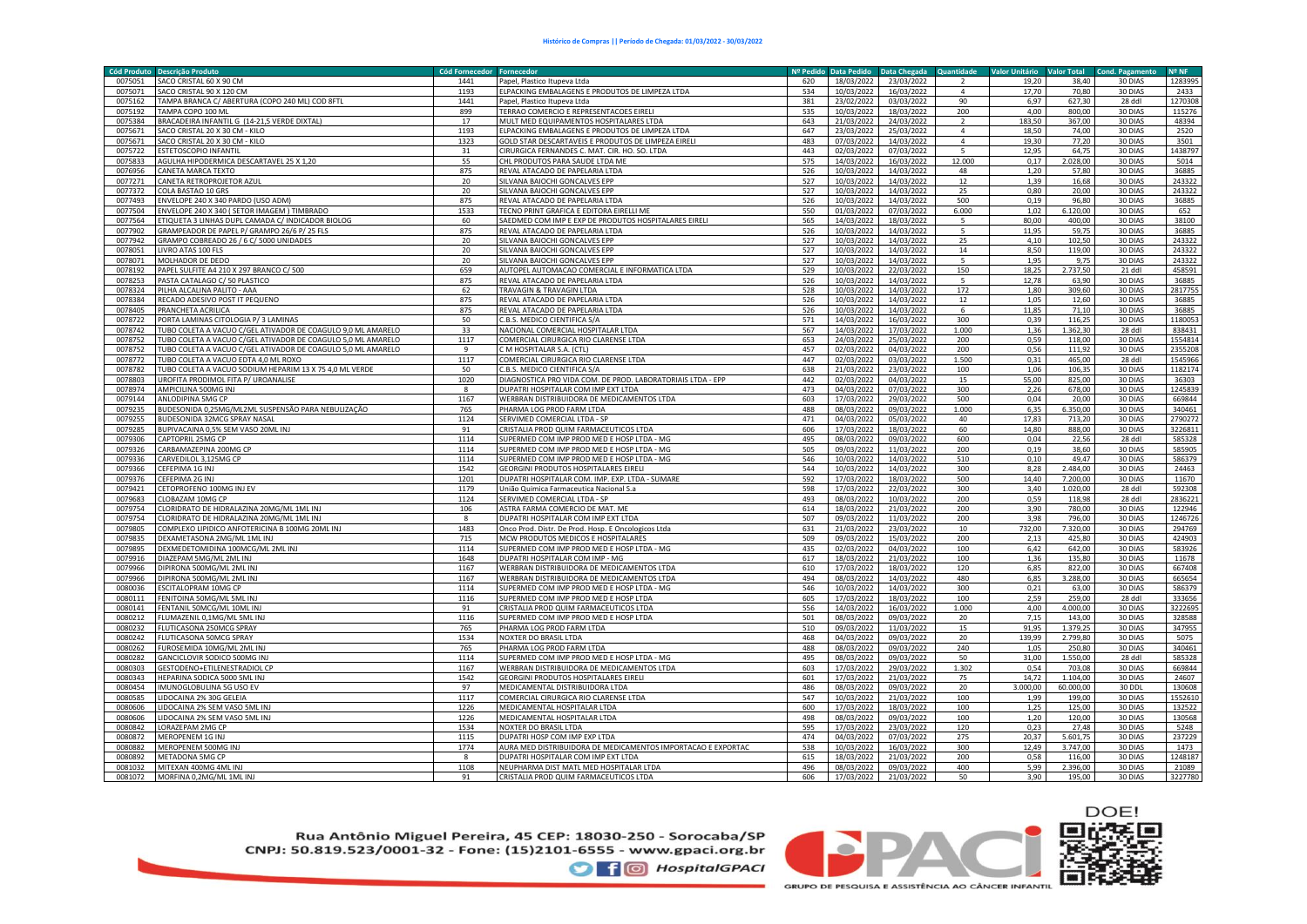| Cód Produto | <b>Descrição Produto</b>                                     | <b>Cód Fornecedor</b> | <b>Fornecedo</b>                                             | Nº Pedido | <b>Data Pedido</b> | Data Chegada | <b>Quantidade</b> | <b>Valor Unitário</b> | <b>Valor Total</b> | <b>Cond. Pagamento</b> | Nº NF   |
|-------------|--------------------------------------------------------------|-----------------------|--------------------------------------------------------------|-----------|--------------------|--------------|-------------------|-----------------------|--------------------|------------------------|---------|
| 0081092     | MORFINA 10MG/ML 1ML INJ                                      | 91                    | CRISTALIA PROD QUIM FARMACEUTICOS LTDA                       | 540       | 10/03/2022         | 15/03/2022   | 500               | 2.32                  | 1.160.00           | 30 DIAS                | 3222694 |
| 0081092     | MORFINA 10MG/ML 1ML INJ                                      | 1153                  | OREGON FARMACEUTICA LTDA                                     | 396       | 24/02/2022         | 02/03/2022   | 400               | 2.60                  | 1.040.00           | 30 DIAS                | 39220   |
| 0081103     | MORFINA 10MG CP                                              | 765                   | PHARMA LOG PROD FARM LTDA                                    | 488       | 08/03/2022         | 09/03/2022   | 300               | 0,57                  | 171,00             | 30 DIAS                | 340461  |
| 0081143     | NALOXONA 0,4MG/ML 1ML INJ                                    | 1117                  | COMERCIAL CIRURGICA RIO CLARENSE LTDA                        | 705       | 25/03/2022         | 29/03/2022   | 50                | 4,70                  | 235,00             | 30 DIAS                | 1555050 |
| 0081234     | NITROPRUSSIATO DE SODIO 25MG/ML 2ML INJ                      | $\boldsymbol{8}$      | DUPATRI HOSPITALAR COM IMP EXT LTDA                          | 434       | 02/03/2022         | 03/03/2022   | 25                | 13.60                 | 340.00             | 30 DIAS                | 1245245 |
| 0081244     | NOREPINEFRINA 2MG/ML 4ML INJ                                 | 1114                  | SUPERMED COM IMP PROD MED E HOSP LTDA - MG                   | 559       | 14/03/2022         | 15/03/2022   | 500               | 4,37                  | 2.185,00           | 30 DIAS                | 586897  |
| 0081274     | OMEPRAZOL 20MG CP                                            | 1167                  | WERBRAN DISTRIBUIDORA DE MEDICAMENTOS LTDA                   | 603       | 17/03/2022         | 29/03/2022   | 1.008             | 0.13                  | 135.07             | 30 DIAS                | 669844  |
| 0081284     | OMEPRAZOL 40MG INJ                                           | 8                     | DUPATRI HOSPITALAR COM IMP EXT LTDA                          | 507       | 09/03/2022         | 11/03/2022   | 1.000             | 11,00                 | 11.000,00          | 30 DIAS                | 1246726 |
| 0081305     | ONDANSETRONA 2MG/ML 2ML INJ                                  | 148                   | MULTIFARMA COMERCIO E REPRESENTACOES LTDA                    | 602       | 17/03/2022         | 18/03/2022   | 300               | 2,38                  | 713,85             | 30 DIAS                | 183314  |
| 0081315     | ONDANSETRONA 2MG/ML 4ML INJ                                  | 1201                  | DUPATRI HOSPITALAR COM. IMP. EXP. LTDA - SUMARE              | 592       | 17/03/2022         | 18/03/2022   | 500               | 2,90                  | 1.450,00           | 30 DIAS                | 1248008 |
| 0081375     | OXACILINA 500MG INJ                                          | 106                   | ASTRA FARMA COMERCIO DE MAT. ME                              | 593       | 17/03/2022         | 18/03/2022   | 1.000             | 0,90                  | 900,00             | 30 DIAS                | 122862  |
| 0081395     | OXIDO ZINCO+VITAMINA A+VITAMINA D 45G                        | 1116                  | SUPERMED COM IMP PROD MED E HOSP LTDA                        | 605       | 17/03/2022         | 18/03/2022   | 60                | 2,25                  | 135,00             | 28 ddl                 | 333656  |
| 0081501     | PIPERACILINA 4G+TAZOBACTAM 0,5G INJ                          | 106                   | ASTRA FARMA COMERCIO DE MAT. ME                              | 614       | 18/03/2022         | 21/03/2022   | 300               | 17.85                 | 5.355,00           | 30 DIAS                | 122946  |
| 0081501     | PIPERACILINA 4G+TAZOBACTAM 0,5G INJ                          | 1256                  | CIRURGICA SANTA CRUZ COM. PROD. HOSP. LTDA                   | 541       | 10/03/2022         | 16/03/2022   | 100               | 19,00                 | 1.900,00           | 30 DIAS                | 636243  |
| 0081541     | PREDNISONA 20MG CP                                           | 1117                  | COMERCIAL CIRURGICA RIO CLARENSE LTDA                        | 705       | 25/03/2022         | 29/03/2022   | 500               | 0,14                  | 70,00              | 30 DIAS                | 1555050 |
| 0081541     | PREDNISONA 20MG CP                                           | 1116                  | SUPERMED COM IMP PROD MED E HOSP LTDA                        | 501       | 08/03/2022         | 09/03/2022   | 1.000             | 0,19                  | 185,30             | 30 DIAS                | 328690  |
| 0081682     | RISPERIDONA 1MG CP                                           | 1167                  | WERBRAN DISTRIBUIDORA DE MEDICAMENTOS LTDA                   | 494       | 08/03/2022         | 14/03/2022   | 150               | 0,12                  | 17,55              | 30 DIAS                | 665654  |
| 0081703     | RIVAROXABANA 20MG CF                                         | 1777                  | DIMEVA DISTRIBUIDORA EIMPORTADORA LTDA                       | 611       | 18/03/2022         | 24/03/2022   | 270               | 1,99                  | 537,30             | 30 DIAS                | 68019   |
| 0081743     | SALBUTAMOL 100MCG SPRAY 14,6ML                               | 1534                  | NOXTER DO BRASIL LTDA                                        | 468       | 04/03/2022         | 09/03/2022   | 200               | 10,10                 | 2.020,00           | 30 DIAS                | 5075    |
| 0081763     | SEVOFLURANO 250ML SOLUÇÃO INALATORIA                         | 1513                  | MED CENTER COMERCIAL LTDA                                    | 607       | 17/03/2022         | 21/03/2022   | 10                | 303.98                | 3.039.80           | 30 DIAS                | 374262  |
| 0081763     | SEVOFLURANO 250ML SOLUÇÃO INALATORIA                         | 1272                  | CRISTAL DISTRIBUIDORA DE MEDICAMENTOS LTDA                   | 543       | 10/03/2022         | 15/03/2022   | 24                | 319.00                | 7.656,00           | 30 DIAS                | 89603   |
| 0081864     | <b>SUXAMETONIO 100MG INJ</b>                                 | 765                   | PHARMA LOG PROD FARM LTDA                                    | 608       | 17/03/2022         | 21/03/2022   | 50                | 11,28                 | 564,15             | 30 DIAS                | 371378  |
| 0081995     | VANCOMICINA 500MG INJ                                        | 8                     | DUPATRI HOSPITALAR COM IMP EXT LTDA                          | 499       | 08/03/2022         | 09/03/2022   | 800               | 4,00                  | 3.200,00           | 30 DIAS                | 1246249 |
| 0082064     | XINAFOATO SALMETEROL+FLUTICASONA 25/50MCG                    | 1488                  | DROGARIA NOVA ESPERANCA                                      | 613       | 18/03/2022         | 24/03/2022   | 10                | 86,00                 | 860,00             | 30 DIAS                | 713982  |
| 0082216     | CICLOFOSFAMIDA 1G 50ML INJ                                   | 1350                  | R GONCALVES SUPRIMENTOS MEDICOS LTDA                         | 497       | 08/03/2022         | 10/03/2022   | 20                | 48,56                 | 971,20             | 30 DIAS                | 561437  |
| 0082226     | CICLOFOSFAMIDA 200MG 10ML INJ                                | 1350                  | R GONCALVES SUPRIMENTOS MEDICOS LTDA                         | 497       | 08/03/2022         | 10/03/2022   | 30                | 13,08                 | 392,40             | 30 DIAS                | 561437  |
| 0082286     | CISPLATINA 50MG 50ML INJ                                     | 1117                  | COMERCIAL CIRURGICA RIO CLARENSE LTDA                        | 492       | 08/03/2022         | 09/03/2022   | 20                | 23,70                 | 474,00             | 28 ddl                 | 1548035 |
| 0082321     | DOXORRUBICINA 10MG 5ML IN.                                   | 1418                  | VIVA COMERCIO ATACADISTA DE MEDICAMENTOS LTDA ME             | 500       | 08/03/2022         | 10/03/2022   | 60                | 37.80                 | 2.268.00           | 30 DIAS                | 13672   |
| 0082331     | DOXORRUBICINA 50MG 25ML INJ                                  | 72                    | SANTA RITA COMERCIAL LTDA                                    | 539       | 10/03/2022         | 15/03/2022   | 30                | 38,15                 | 1.144,50           | 30 DIAS                | 1131181 |
| 0082573     | VINCRISTINA 1MG 1ML INJ                                      | 1737                  | ONCORIO DISTRIB DE MEDICAMENTOS LTDA                         | 548       | 10/03/2022         | 14/03/2022   | 50                | 16,00                 | 800,00             | 30 DIAS                | 4959    |
| 0082573     | VINCRISTINA 1MG 1ML INJ                                      | 1346                  | PROFARMA SPECIALTY S A                                       | 469       | 04/03/2022         | 07/03/2022   | 47                | 18,09                 | 850,23             | 30 DIAS                | 395959  |
| 0082604     | CETAMINA 50MG/ML 2ML INJ                                     | 1777                  | DIMEVA DISTRIBUIDORA EIMPORTADORA LTDA                       | 611       | 18/03/2022         | 24/03/2022   | 200               | 6,99                  | L.398,00           | 30 DIAS                | 68018   |
| 0082614     | FENOBARBITAL 100MG/ML 2ML INJ                                | 1226                  | MEDICAMENTAL HOSPITALAR LTDA                                 | 600       | 17/03/2022         | 18/03/2022   | 100               | 1,98                  | 198,00             | 30 DIAS                | 132522  |
| 0082856     | SOSOURCE SOYA 1LITRO                                         | 1766                  | MEDICAM DISTRIBUIDORA DE MEDICAMENTOS E NUTRICAO LTDA        | 462       | 24/02/2022         | 03/03/2022   | 40                | 15,41                 | 616.40             | 30 DIAS                | 5276    |
| 0083515     | AÇUCAR SACHE 5G                                              | 163                   | ICA FOODS COM E PROD ALIM LTDA                               | 480       | 04/03/2022         | 09/03/2022   | 3.000             | 0,02                  | 73,80              | 30 DIAS                | 418271  |
| 0083525     | ADOÇANTE SACHE SEM SACAROSE                                  | 1526                  | DISTRIBUIDORA E IMPORTADORA IRMAOS AVELINO.                  | 479       | 04/03/2022         | 15/03/2022   | 4.000             | 0,03                  | 119,60             | 30 DIAS                | 136992  |
| 0083575     | BISCOITO AMANTEIGADO LEITE INDIVIDUAL                        | 778                   | LONDRES DIST DE PROD ALIMENTICIOS EIRELI                     | 477       | 04/03/2022         | 07/03/2022   | 2.160             | 0.16                  | 344.09             | 30 DIAS                | 36564   |
| 0083585     | BISCOITO AMANTEIGADO CHOCOLATE INDIVIDUAL                    | 778                   | LONDRES DIST DE PROD ALIMENTICIOS EIRELI                     | 477       | 04/03/2022         | 07/03/2022   | 2.160             | 0,16                  | 344,09             | 30 DIAS                | 36564   |
| 0083616     | BISCOITO CREAM CRACKER INDIVIDUAL                            | 778                   | LONDRES DIST DE PROD ALIMENTICIOS EIRELI                     | 477       | 04/03/2022         | 07/03/2022   | 1.260             | 0,15                  | 191,27             | 30 DIAS                | 36564   |
| 0083761     | BOLINHO DE CHOCOLATE S/RECHEIO 30G                           | 778                   | LONDRES DIST DE PROD ALIMENTICIOS EIRELI                     | 477       | 04/03/2022         | 07/03/2022   | 768               | 0,69                  | 528,00             | 30 DIAS                | 36564   |
| 0083771     | BOLINHO DE LARANJA S/RECHEIO 30G                             | 1525                  | VD MARTINS DISTRIBUIDORA ALIMENTOS                           | 476       | 04/03/2022         | 11/03/2022   | 780               | 0.80                  | 624.00             | 30 DIAS                | 2810    |
| 0083993     | PEG ASPARAGINASE 3750UI                                      | 1260                  | ELFA MEDICAMENTOS S/A                                        | 545       | 10/03/2022         | 11/03/2022   | $\overline{4}$    | 5.003,93              | 20.015,72          | 30 DIAS                | 428946  |
| 0084804     | BLISTER MARGARINA SEM SAL                                    | 1526                  | DISTRIBUIDORA E IMPORTADORA IRMAOS AVELINO                   | 465       | 04/03/2022         | 09/03/2022   | 960               | 0,20                  | 189,50             | 30 DIAS                | 135110  |
| 0084814     | BLISTER MARGARINA COM SAL                                    | 1526                  | DISTRIBUIDORA E IMPORTADORA IRMAOS AVELINO.                  | 465       | 04/03/2022         | 09/03/2022   | 4.800             | 0,20                  | 947,52             | 30 DIAS                | 135110  |
| 0085442     | GELEIA DIET DE UVA BLISTER 15G                               | 163                   | <b>JCA FOODS COM E PROD ALIM LTDA</b>                        | 480       | 04/03/2022         | 09/03/2022   | 288               | 0,32                  | 90,81              | 30 DIAS                | 418271  |
| 0085452     | GELEIA DE MORANGO BLISTER 15G                                | 465                   | MECANO PACK EMBALAGENS S.A.                                  | 478       | 04/03/2022         | 07/03/2022   | 2.160             | 0,20                  | 425,95             | 30 DIAS                | 537899  |
| 0085921     | SAL SACHET 1G                                                | 778                   | LONDRES DIST DE PROD ALIMENTICIOS EIRELI                     | 477       | 04/03/2022         | 07/03/2022   | 2.000             | 0,01                  | 15,60              | 30 DIAS                | 36564   |
| 0086086     | SUCO CONCENTRADO 200ML GOIABA                                | 163                   | ICA FOODS COM E PROD ALIM LTDA                               | 480       | 04/03/2022         | 09/03/2022   | 459               | 1,03                  | 471,90             | 30 DIAS                | 418271  |
| 0086096     | SUCO CONCENTRADO 200ML LARANJA                               | 163                   | <b>JCA FOODS COM E PROD ALIM LTDA</b>                        | 480       | 04/03/2022         | 09/03/2022   | 459               | 1,03                  | 471,90             | 30 DIAS                | 418271  |
| 0086121     | SUCO CONCENTRADO 200ML MARACUJA                              | 1525                  | VD MARTINS DISTRIBUIDORA ALIMENTOS                           | 476       | 04/03/2022         | 11/03/2022   | 135               | 1,25                  | 168,75             | 30 DIAS                | 2810    |
| 0086121     | SUCO CONCENTRADO 200ML MARACUJA                              | 163                   | JCA FOODS COM E PROD ALIM LTDA                               | 480       | 04/03/2022         | 09/03/2022   | 459               | 1,03                  | 471,90             | 30 DIAS                | 418271  |
| 0086141     | SUCO CONCENTRADO 200ML PESSEGO                               | 1525                  | VD MARTINS DISTRIBUIDORA ALIMENTOS                           | 476       | 04/03/2022         | 11/03/2022   | 162               | 1.25                  | 202.50             | 30 DIAS                | 2810    |
| 0086141     | SUCO CONCENTRADO 200ML PESSEGO                               | 163                   | JCA FOODS COM E PROD ALIM LTDA                               | 480       | 04/03/2022         | 09/03/2022   | 459               | 1,03                  | 471,90             | 30 DIAS                | 418271  |
| 0086151     | SUCO CONCENTRADO 200ML UVA                                   | 1525                  | VD MARTINS DISTRIBUIDORA ALIMENTOS                           | 476       | 04/03/2022         | 11/03/2022   | 135               | 1.25                  | 168.75             | 30 DIAS                | 2810    |
| 0086151     | SUCO CONCENTRADO 200ML UVA                                   | 163                   | <b>JCA FOODS COM E PROD ALIM LTDA</b>                        | 480       | 04/03/2022         | 09/03/2022   | 459               | 1,03                  | 471,90             | 30 DIAS                | 418271  |
| 0086232     | SUCO CONCENTRADO PRONTO 1 L LARANJA                          | 1525                  | VD MARTINS DISTRIBUIDORA ALIMENTOS                           | 476       | 04/03/2022         | 11/03/2022   | 24                | 3,65                  | 87,60              | 30 DIAS                | 2810    |
| 0086303     | SUCO CONCENTRADO PRONTO 1 L UVA                              | 1525                  | VD MARTINS DISTRIBUIDORA ALIMENTOS                           | 476       | 04/03/2022         | 11/03/2022   | 12                | 3,65                  | 43,80              | 30 DIAS                | 2810    |
| 0086424     | TORRADA INDIVIDUAL TRADICIONAL                               | 163                   | JCA FOODS COM E PROD ALIM LTDA                               | 480       | 04/03/2022         | 09/03/2022   | 630               | 0.34                  | 213.19             | 30 DIAS                | 418271  |
| 0086791     | SOLUCÃO GLICOSE 5% 100ML                                     | 33                    | NACIONAL COMERCIAL HOSPITALAR LTDA                           | 431       | 02/03/2022         | 03/03/2022   | 150               | 2,39                  | 358,50             | 28 ddl                 | 836780  |
| 0087692     | SERINGA ANGIOGRAFIA SINO 10 - 200 ML                         | 1320                  | ALKO DO BRASIL INDUSTRIAL E COMERCIO LTDA                    | 664       | 24/03/2022         | 29/03/2022   | 50                | 52.20                 | 2.610.00           | 30 DIAS                | 62309   |
| 0087723     | UVA CIRURGICA ESTERIL Nº 7,0                                 | 159                   | BELIVE COMERCIO DE PRODUTOS HOSPITALARES LTDA                | 455       | 02/03/2022         | 04/03/2022   | 1.000             | 1,36                  | 1.360,00           | 30 DIAS                | 19482   |
| 0087753     | LUVA DE PROCEDIMENTO LATEX TAM P C/100                       | 133                   | MEDILAR IMPORTACAO E DISTRIBUICAO DE PRODUTOS MEDICOS HOSPIT | 440       | 02/03/2022         | 07/03/2022   | 200               | 17,99                 | 3.598,00           | 30 DIAS                | 749734  |
| 0087824     | KIT PRISMAFLEX ST100                                         | 159                   | BELIVE COMERCIO DE PRODUTOS HOSPITALARES LTDA                | 561       | 14/03/2022         | 15/03/2022   | $\overline{4}$    | 2.113,65              | 8.454,60           | 30 DIAS                | 84036   |
| 0087824     | KIT PRISMAFLEX ST100                                         | 159                   | BELIVE COMERCIO DE PRODUTOS HOSPITALARES LTDA                | 466       | 03/03/2022         | 04/03/2022   | $\overline{2}$    | 2.113,65              | 4.227,30           | 30 DIAS                | 83803   |
| 0087854     | KIT CATETER HEMODIALISE (SHILLEY) PEDIATR 11,5FR X15         | 610                   | BIOMEDICAL EQUIPAMENTOS E PRODUTOS MEDICO-CIRURGICOS         | 516       | 09/03/2022         | 17/03/2022   | 1                 | 100,00                | 100,00             | 30 DIAS                | 148393  |
| 0087854     | KIT CATETER HEMODIALISE (SHILLEY) PEDIATR 11,5FR X15         | 610                   | BIOMEDICAL EQUIPAMENTOS E PRODUTOS MEDICO-CIRURGICOS         | 444       | 02/03/2022         | 08/03/2022   | $\overline{a}$    | 100.00                | 400,00             | 30 DIAS                | 148075  |
| 0087884     | BOLSA DRENAGEM PARA HEMODIALISE 5 FR                         | 159                   | BELIVE COMERCIO DE PRODUTOS HOSPITALARES LTDA                | 562       | 14/03/2022         | 15/03/2022   | 10                | 69,32                 | 693,20             | 30 DIAS                | 84036   |
| 0087894     | SOLUÇAO DE CLORETO DE SODIO 6,14 MG, SULF DE MAGNESIO 5000 M | 1124                  | SERVIMED COMERCIAL LTDA - SP                                 | 485       | 08/03/2022         | 09/03/2022   | 30                | 55,00                 | 1.650,00           | 28 ddl                 | 2819514 |
| 0087915     | SOLUCAO CITRATO DE SODIO 4% 3000 ML - BOLSA 3000 ML          | 927                   | LIFE LABORATORIO DE INSUMOS FARMACEUTICOS ESTEREIS           | 484       | 08/03/2022         | 10/03/2022   | $\mathbf{8}$      | 285.00                | 2.280.00           | 30 DIAS                | 228726  |
| 0088503     | ESFIGNOMANOMETRO ADULTO                                      | 1116                  | SUPERMED COM IMP PROD MED E HOSP LTDA                        | 511       | 09/03/2022         | 10/03/2022   |                   | 55,16                 | 165,48             | 30 DIAS                | 329631  |
|             | 0088513 ESFIGNOMANOMETRO PEDIATRICO                          | 1116                  | SUPERMED COM IMP PROD MED E HOSP LTDA                        | 573       | 14/03/2022         | 16/03/2022   |                   | 55.50                 | 166,50             | 28 ddl                 | 331822  |

Rua Antônio Miguel Pereira, 45 CEP: 18030-250 - Sorocaba/SP CNPJ: 50.819.523/0001-32 - Fone: (15)2101-6555 - www.gpaci.org.br



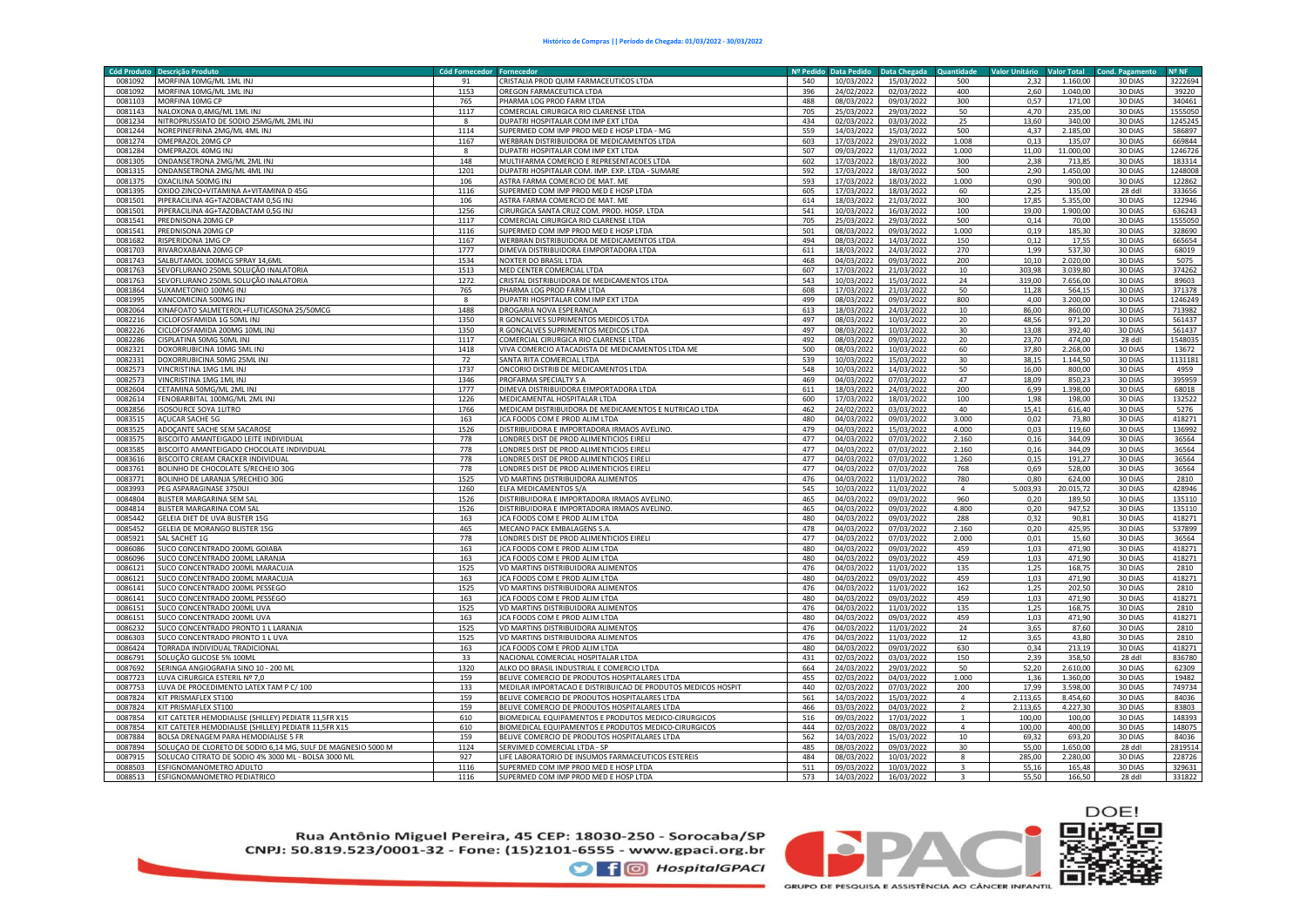| <b>Cód Produto</b><br><b>Descrição Produto</b>                                                                             | Cód Fornecedor Fornecedor |                                                                              | Nº Pedido  | <b>Data Pedido</b>       | Data Chegada             | Quantidade              | <b>Valor Unitário</b> | <b>Valor Total</b> | Cond. Pagamento    | Nº NF            |
|----------------------------------------------------------------------------------------------------------------------------|---------------------------|------------------------------------------------------------------------------|------------|--------------------------|--------------------------|-------------------------|-----------------------|--------------------|--------------------|------------------|
| 0089424<br>SONDA ENDOTRAQUEAL SEM CUFF N. 5,5                                                                              | 50                        | C.B.S. MEDICO CIENTIFICA S/A                                                 | 656        | 24/03/2022               | 30/03/2022               | $\mathcal{L}$           | 3,13                  | 6,26               | 30 DIAS            | 1183490          |
| 0089474<br>CEFTRIAXONA 1G EV                                                                                               | 1108                      | NEUPHARMA DIST MATL MED HOSPITALAR LTDA                                      | 496        | 08/03/2022               | 09/03/2022               | 500                     | 3,80                  | 1.900,00           | 30 DIAS            | 21089            |
| 0089626<br>MICAFUNGINA 100MG                                                                                               | 1185                      | ONCOPROD DIST PROD HOSP E ONC LTDA                                           | 557        | 14/03/2022               | 16/03/2022               | 28                      | 326,88                | 9.152,64           | 30 DIAS            | 499465           |
| 0089626<br>MICAFUNGINA 100MG                                                                                               | 1185                      | ONCOPROD DIST PROD HOSP E ONC LTDA                                           | 490        | 08/03/2022               | 09/03/2022               | $\mathbf{8}$            | 326,88                | 2.615,04           | 30 DIAS            | 497939           |
| 0089666<br>MITOXANTRONA 20MG 10ML INJ                                                                                      | 1737                      | ONCORIO DISTRIB DE MEDICAMENTOS LTDA                                         | 489        | 08/03/2022               | 09/03/2022               | $\mathbf{r}$            | 108.00                | 540.00             | 30 DIAS            | 4748             |
| 0089761<br>GLICERINA CLISTER 500MI                                                                                         | 1116                      | SUPERMED COM IMP PROD MED E HOSP LTDA                                        | 605        | 17/03/2022               | 18/03/2022               | 40                      | 8,40                  | 336,00             | 28 ddl             | 333656           |
| 0089872<br>SOLUÇÃO FISIOLÓGICA 0,9% 500ML BOLSA TRILAMINADA ONCOLOGIA                                                      | 1288                      | HALEX ISTAR INDUSTRIA FARMACEUTICA LTDA                                      | 432        | 02/03/2022               | 04/03/2022               | 300                     | 5,08                  | 1.524,00           | 30 DIAS            | 44936            |
| 0089903<br>BOLSA COLOSTOMIA/ILOSTOMIA DREN TRANSPARENTE 19/64                                                              | 50                        | C.B.S. MEDICO CIENTIFICA S/A                                                 | 571        | 14/03/2022               | 16/03/2022               | 20                      | 9.28                  | 185,60             | 30 DIAS            | 1180053          |
| 0089993<br>BENZIDAMINA 30ML SPRAY                                                                                          | 1171                      | FARMATER MEDICAMENTOS LTDA                                                   | 260        | 07/02/2022               | 03/03/2022               | 20                      | 29,06                 | 581,20             | 30 DIAS            | 38242            |
| 0090073<br>ILGRASTIMA 300MCG 1ML                                                                                           | 1117                      | COMERCIAL CIRURGICA RIO CLARENSE LTDA                                        | 492        | 08/03/2022               | 09/03/2022               | 100                     | 29.00                 | 2.900.00           | 28 ddl             | 1548035          |
| 0090124<br>SOLUÇÃO FISIOLOGICA 0,9% 100 ML                                                                                 | 1050                      | PRECISION COMERCIAL DIST DE PROD HOSPITALARES LTDA                           | 645        | 22/03/2022               | 23/03/2022               | 560                     | 3,47                  | 1.943,20           | 30 DIAS            | 32788            |
| 0090124<br>SOLUÇÃO FISIOLOGICA 0,9% 100 ML                                                                                 | 715                       | MCW PRODUTOS MEDICOS E HOSPITALARES                                          | 438        | 02/03/2022               | 04/03/2022               | 500                     | 3,27                  | 1.634,40           | 30 DIAS            | 423232           |
| 0090124<br>SOLUÇÃO FISIOLOGICA 0,9% 100 ML                                                                                 | 148                       | MULTIFARMA COMERCIO E REPRESENTACOES LTDA                                    | 430        | 02/03/2022               | 03/03/2022               | 320                     | 3,36                  | 1.075,36           | 30 DIAS            | 181721           |
| 0090552<br>DEXAMETASONA 4MG CP                                                                                             | 1201                      | DUPATRI HOSPITALAR COM. IMP. EXP. LTDA - SUMARE                              | 592        | 17/03/2022               | 18/03/2022               | 1.000                   | 0,21                  | 210,00             | 30 DIAS            | 239243           |
| 0090572<br>IFOSFAMIDA 1G 25ML INJ                                                                                          | 1256                      | CIRURGICA SANTA CRUZ COM. PROD. HOSP. LTDA                                   | 697        | 31/01/2022               | 30/03/2022               | 100                     | 41,98                 | 4.198,00           | 30 DIAS            | 299005           |
| 0090724<br>SULFAMETOXAZOL 40MG/ML+TRIMETOPRIMA 8MG/ML 100ML                                                                | 1116<br>$\boldsymbol{8}$  | SUPERMED COM IMP PROD MED E HOSP LTDA<br>DUPATRI HOSPITALAR COM IMP EXT LTDA | 605<br>499 | 17/03/2022               | 18/03/2022               | 20                      | 4,45<br>3.90          | 89,00              | 28 ddl             | 333656           |
| 0090976<br>FENOBARBITAL 4% 20ML GOTAS                                                                                      |                           |                                                                              |            | 08/03/2022               | 09/03/2022               | 10                      |                       | 39,00              | 30 DIAS            | 1246249          |
| NISTATINA 1000.000UI/ML 50ML<br>0091045<br>0091176                                                                         | 1114                      | SUPERMED COM IMP PROD MED E HOSP LTDA - MG                                   | 542        | 10/03/2022               | 14/03/2022               | 50<br>50                | 4,30<br>8,30          | 215,00<br>415,00   | 30 DIAS            | 586379<br>329631 |
| PREDNISOLONA 3MG/ML 120ML                                                                                                  | 1116                      | SUPERMED COM IMP PROD MED E HOSP LTDA                                        | 506        | 09/03/2022               | 10/03/2022               | 336                     | 0,35                  |                    | 30 DIAS            |                  |
| 0091261<br>OMEPRAZOL 40MG CP<br>0091271                                                                                    | 1167                      | WERBRAN DISTRIBUIDORA DE MEDICAMENTOS LTDA                                   | 494        | 08/03/2022               | 14/03/2022               |                         |                       | 117,60             | 30 DIAS            | 665654<br>57700  |
| LACTOBACILLUS REUTERI 5ML (COLIKIDS)<br>RACECADOTRILA 30MG SACHE                                                           | 1301<br>1226              | AGILLE COMERCIO DE MEDICAMENTO LTDA<br>MEDICAMENTAL HOSPITALAR LTDA          | 470<br>600 | 04/03/2022               | 09/03/2022               | 12<br>90                | 85,88<br>2,35         | 1.030,56<br>211,50 | 30 DIAS<br>30 DIAS |                  |
| 0091392<br>0091881<br>LEVETIRACETAM 100MG/ML 150ML                                                                         | 765                       | PHARMA LOG PROD FARM LTDA                                                    | 488        | 17/03/2022<br>08/03/2022 | 18/03/2022<br>09/03/2022 | 10                      | 98.00                 | 980.00             | 30 DIAS            | 132522<br>340461 |
| TRAMADOL 100MG/ML 10ML GOTAS<br>0091891                                                                                    | 1648                      | DUPATRI HOSPITALAR COM IMP - MG                                              | 584        | 14/03/2022               | 14/03/2022               |                         | 9,85                  | 197,00             | 30 DIAS            | 11615            |
|                                                                                                                            | 765                       |                                                                              |            |                          |                          | 20                      |                       |                    |                    | 347955           |
| 0092112<br>DELTAMETRINA 0,2MG/ML 100ML (SHAMPOO)<br>0092354<br>SOLUÇÃO FISIOLÓGICA 0,9% 100 ML BOLSA TRILAMINADA ONCOLOGIA | 773                       | PHARMA LOG PROD FARM LTDA<br>HALEX ISTAR IND FARMACEUTICA                    | 510<br>467 | 09/03/2022<br>04/03/2022 | 11/03/2022<br>08/03/2022 | 5<br>500                | 8,16<br>3,48          | 40,80<br>1.740,00  | 30 DIAS<br>30 DIAS | 44984            |
| 0093184<br>FIO MAXSORB VIOL. 6-0 75CM 2XCC11 REF 914060                                                                    | 19                        | SUPRIHEALTH SUPRIMENTOS MEDICOS LTDA                                         | 433        | 27/02/2022               | 02/03/2022               | 24                      | 34,58                 | 830,00             | 30 DIAS            | 665906           |
| 0093295<br>GEL PARA ULTRASSOM 250 GRS TRANSPARENTE                                                                         | 1116                      | SUPERMED COM IMP PROD MED E HOSP LTDA                                        | 573        | 14/03/2022               | 16/03/2022               | 30                      | 3,20                  | 96,00              | 28 ddl             | 331822           |
| 0093356<br>CLOREXIDINA 2% DEGERMANTE-100 MI                                                                                | 1117                      | COMERCIAL CIRURGICA RIO CLARENSE LTDA                                        | 447        | 02/03/2022               | 03/03/2022               | 72                      | 2,35                  | 169,20             | 28 ddl             | 1545966          |
| 0093461<br>SOLUÇÃO DE DIALISE PERITONEAL 4,25% 5 LITROS                                                                    | 159                       | BELIVE COMERCIO DE PRODUTOS HOSPITALARES LTDA                                | 504        | 09/03/2022               | 18/03/2022               | 6                       | 78.79                 | 472.74             | 30 DIAS            | 84148            |
| 0094015<br><b>TUBO CAPILAR S/ HEPARINA C/ 500</b>                                                                          | 50                        | C.B.S. MEDICO CIENTIFICA S/A                                                 | 564        | 14/03/2022               | 16/03/2022               |                         | 27,68                 | 138,40             | 30 DIAS            | 1180053          |
| 0094861<br>POLIMIXINA B 500.000 UI                                                                                         | 340                       | ONCOFARMA COMERCIO ATACADISTA DE MEDICA A                                    | 629        | 21/03/2022               | 24/03/2022               | 50                      | 25,00                 | 1.250,00           | 30 DIAS            | 22246            |
| 0094861<br>POLIMIXINA B 500.000 UI                                                                                         | 1378                      | UNIMED NORDESTE                                                              | 536        | 10/03/2022               | 14/03/2022               | 100                     | 17,40                 | 1.740,00           | 30 DIAS            | 319458           |
| 0095213<br>POLICRESULENO+CINCHOCAINA 3G                                                                                    | 8                         | DUPATRI HOSPITALAR COM IMP EXT LTDA                                          | 507        | 09/03/2022               | 11/03/2022               | 50                      | 4,83                  | 241,60             | 30 DIAS            | 1246726          |
| 0095243<br>GABAPENTINA 300MG                                                                                               | 765                       | PHARMA LOG PROD FARM LTDA                                                    | 488        | 08/03/2022               | 09/03/2022               | 120                     | 0.36                  | 43.20              | 30 DIAS            | 340461           |
| 0096073<br>CAVILON SPRAY PROTETOR CUTANEO FRASCO 28 ML                                                                     | 8                         | DUPATRI HOSPITALAR COM IMP EXT LTDA                                          | 636        | 21/03/2022               | 23/03/2022               |                         | 59,40                 | 118,80             | 30 DIAS            | 1248654          |
| 0097382<br>CURATIVO TEGADERM CHG 8,5CM X 11,5CM REF.: 1657R                                                                | $\boldsymbol{8}$          | DUPATRI HOSPITALAR COM IMP EXT LTDA                                          | 512        | 09/03/2022               | 15/03/2022               | 50                      | 64,46                 | 3.223,00           | 30 DIAS            | 1247301          |
| 0097483<br>TOALHA DESCARTAVEL 30 X 35 CM C/ 100                                                                            | 1601                      | HIRAI INDUSTRIA E COMERCIO DE PRODUTOS LTDA - ME                             | 451        | 02/03/2022               | 11/03/2022               | 200                     | 12,25                 | 2.450,00           | 30 DIAS            | 8940             |
| 0097605<br>CAMPO OPERATORIO 45 X 50 S/ ESTERILIZAR C/ 50 UNIDADES                                                          | 1116                      | SUPERMED COM IMP PROD MED E HOSP LTDA                                        | 640        | 21/03/2022               | 23/03/2022               | 20                      | 42,90                 | 858,00             | 28 ddl             | 334892           |
| 0098334<br>VASSOURA DE PALHA NATURAL CABO DE MADEIRA 1,0 M                                                                 | 1423                      | PNA GLOBAL Comercio De Descartaveis Ltda                                     | 532        | 10/03/2022               | 18/03/2022               | 5                       | 18,83                 | 94,15              | 30 DIAS            | 1068             |
| 0098394<br>TERMOMETRO HIGROMETRO EOS C/ SENSOR DIGITAL                                                                     | 1767                      | <b>BAYCOVER ALL EIRELI</b>                                                   | 464        | 02/03/2022               | 04/03/2022               | 10                      | 26,09                 | 260,90             | 30 DIAS            | 5148             |
| SONDA FOLEY 2 VIAS - SILICONE N.12<br>0098893                                                                              | 1116                      | SUPERMED COM IMP PROD MED E HOSP LTDA                                        | 651        | 24/03/2022               | 29/03/2022               | 10                      | 12,56                 | 125,60             | 30 DIAS            | 336859           |
| 0100175<br>CLOREXIDINA 0,5% ALCOOLICO 100 ML                                                                               | 1201                      | DUPATRI HOSPITALAR COM. IMP. EXP. LTDA - SUMARE                              | 639        | 21/03/2022               | 23/03/2022               | 72                      | 1,73                  | 124,56             | 30 DIAS            | 239865           |
| 0101313<br>MASCARA DESCARTAVEL TRIPLA COM ELASTICO 20GRS                                                                   | 1117                      | COMERCIAL CIRURGICA RIO CLARENSE LTDA                                        | 447        | 02/03/2022               | 03/03/2022               | 12,000                  | 0.23                  | 2.760,00           | 28 ddl             | 1545966          |
| BOLSA COLOSTOMIA DRENAVEL INFANTIL TRANSP. RECORTAVEL 8-50MM<br>0102012                                                    | 1626                      | CIRURGICA IPANEMA LTDA                                                       | 576        | 14/03/2022               | 16/03/2022               | 30                      | 21,00                 | 630,00             | 30 DIAS            | 7346             |
| 0102224<br>SERINGA DESCARTAVEL 20 ML SLIP BECTON DICKINSON (INTRATECAL)                                                    | 50                        | C.B.S. MEDICO CIENTIFICA S/A                                                 | 656        | 24/03/2022               | 30/03/2022               | 250                     | 0,82                  | 204,25             | 30 DIAS            | 1183490          |
| FIO MIDSORB VIOL. 3-0 70 CM MC25 REF: 245030<br>0102581                                                                    | 19                        | SUPRIHEALTH SUPRIMENTOS MEDICOS LTDA                                         | 585        | 08/03/2022               | 16/03/2022               | 24                      | 8,75                  | 210,00             | 30 DIAS            | 667804           |
| SEVEN REMOVEDOR CLEAN INODORO 5 LITROS (CONSIGNADO)<br>0103256                                                             | 42                        | PREMIUM COM PROD LIMP LTDA EPP                                               | 553        | 09/03/2022               | 14/03/2022               | $\overline{\mathbf{3}}$ | 115.00                | 345.00             | 30 DIAS            | 50029            |
| 0103492<br>EMBALAGEM PARA SALADA K27 COM SELO                                                                              | 759                       | DELPAK EMBALAGENS LTDA                                                       | 429        | 25/02/2022               | 01/03/2022               | 5.200                   | 0,08                  | 422,24             | 30 DIAS            | 64946            |
| 0103503<br>EMBALAGEM PARA SOPA P53 COM SELO                                                                                | 759                       | DELPAK EMBALAGENS LTDA                                                       | 609        | 11/03/2022               | 18/03/2022               | 1.200                   | 0,24                  | 284,16             | 30 DIAS            | 65418            |
| 0103503<br>EMBALAGEM PARA SOPA P53 COM SELO                                                                                | 759                       | DELPAK EMBALAGENS LTDA                                                       | 429        | 25/02/2022               | 01/03/2022               | 1.200                   | 0,24                  | 293,76             | 30 DIAS            | 64946            |
| 0103941<br>SEVEN CLEARON CL 5 LITROS (CONSIGNADO)                                                                          | 42                        | PREMIUM COM PROD LIMP LTDA EPP                                               | 553        | 09/03/2022               | 14/03/2022               | 8                       | 90,00                 | 720,00             | 30 DIAS            | 50029            |
| 0105682<br>FORMULA INFANTIL DE PARTIDA EM PÓ 0 A 6 MESES 800 GRAMAS                                                        | 1420                      | NUTRIPORT COMERCIAL LTDA                                                     | 463        | 03/03/2022               | 04/03/2022               | 30                      | 40.81                 | 1.224,30           | 30 DIAS            | 448703           |
| 0105682<br>FORMULA INFANTIL DE PARTIDA EM PÓ 0 A 6 MESES 800 GRAMAS                                                        | 1420                      | NUTRIPORT COMERCIAL LTDA                                                     | 461        | 24/02/2022               | 03/03/2022               | 33                      | 40.81                 | 1.346,73           | 30 DIAS            | 448415           |
| 0105703<br>TAMPA (SELO) FILME PARA EMBALAGEM SALADA K27                                                                    | 759                       | <b>DELPAK EMBALAGENS LTDA</b>                                                | 429        | 25/02/2022               | 01/03/2022               | 5.200                   | 0,01                  | 60,32              | 30 DIAS            | 64946            |
| DIETA ENTERAL PEDIATRICA HIPERCALORICO C/ MIX FIBRAS 200ML<br>0105935                                                      | 1420                      | NUTRIPORT COMERCIAL LTDA                                                     | 463        | 03/03/2022               | 04/03/2022               | 100                     | 25,40                 | 2.540,00           | 30 DIAS            | 448703           |
| DIETA ENTERAL PED 7 A 10 ANOS NORMOC NORMOP C/ FIBR 500 ML<br>0105955                                                      | 1420                      | NUTRIPORT COMERCIAL LTDA                                                     | 525        | 10/03/2022               | 14/03/2022               | $\mathbf{R}$            | 24,60                 | 196,80             | 30 DIAS            | 449403           |
| 0106094<br>FORMULA PED ENTERAL E ORAL CETOGENICA 4:1 LATA 300GR                                                            | 1420                      | NUTRIPORT COMERCIAL LTDA                                                     | 463        | 03/03/2022               | 04/03/2022               | $\overline{5}$          | 298,01                | 1.490,05           | 30 DIAS            | 448703           |
| 0106381<br>COMPOSTO LACTEO SOJA C/ OLEOS VEG E FIBRAS LATA 800GR                                                           | 1420                      | NUTRIPORT COMERCIAL LTDA                                                     | 525        | 10/03/2022               | 14/03/2022               |                         | 49,01                 | 147,03             | 30 DIAS            | 449403           |
| 0107141<br>ACETONA P/ ESMALTE PEQUENO                                                                                      | 20                        | SILVANA BAIOCHI GONCALVES EPF                                                | 531        | 10/03/2022               | 14/03/2022               | 6                       | 3,49                  | 20,94              | 28 ddl             | 243322           |
| 0107781<br><b>FORRADA INDIVIDUAL INTEGRAL</b>                                                                              | 163                       | <b>JCA FOODS COM E PROD ALIM LTDA</b>                                        | 480        | 04/03/2022               | 09/03/2022               | 126                     | 0,34                  | 42,64              | 30 DIAS            | 418271           |
| 0108254<br>FORMULA INFANTIL ELEMENTAR AMINOÁCIDOS A PARTIR 1ANO LT 400G                                                    | 1420                      | NUTRIPORT COMERCIAL LTDA                                                     | 525        | 10/03/2022               | 14/03/2022               |                         | 215,44                | 646.32             | 30 DIAS            | 449403           |
| DIETA ENTERAL INFANTIL SEMI-ELEMENTAR (PACK DE 500 ML)<br>0109236                                                          | 1420                      | NUTRIPORT COMERCIAL LTDA                                                     | 525        | 10/03/2022               | 14/03/2022               | 15                      | 89,00                 | 1.335,00           | 30 DIAS            | 449403           |
| 0109236<br>DIETA ENTERAL INFANTIL SEMI-ELEMENTAR (PACK DE 500 ML)                                                          | 1420                      | NUTRIPORT COMERCIAL LTDA                                                     | 463        | 03/03/2022               | 04/03/2022               | $\mathbf{3}$            | 89,00                 | 267,00             | 30 DIAS            | 448703           |
| DIETA ENTERAL INFANTIL SEMI-ELEMENTAR (PACK DE 500 ML)<br>0109236                                                          | 1420                      | NUTRIPORT COMERCIAL LTDA                                                     | 461        | 24/02/2022               | 03/03/2022               | 10                      | 89,00                 | 890,00             | 30 DIAS            | 448415           |
| 0110011<br>SHAMPOO INFANTIL 200ML                                                                                          | 50                        | C.B.S. MEDICO CIENTIFICA S/A                                                 | 625        | 18/03/2022               | 21/03/2022               | 100                     | 6,14                  | 614,00             | 30 DIAS            | 1181497          |
| 0111225<br>MIDAZOLAM 5MG/ML 10ML INJ                                                                                       | 91                        | CRISTALIA PROD QUIM FARMACEUTICOS LTDA                                       | 556        | 14/03/2022               | 16/03/2022               | 500                     | 4,25                  | 125,00             | 30 DIAS            | 3222695          |
| BOWIE DICK PACOTE PRONTO STC-500 C/ IND;QUIM E FOLHA ALERTA<br>0111275                                                     | 60                        | SAEDMED COM IMP E EXP DE PRODUTOS HOSPITALARES EIRELI                        | 565        | 14/03/2022               | 18/03/2022               | 30                      | 14,90                 | 447,00             | 30 DIAS            | 38100            |
| CURATIVO ESTERIL P/ CATETER PERIFERICO 7CMX8,5CM<br>0114572                                                                | 1778                      | SAN ALVES COMERCIO DE ARTIGOS MEDICOS E HOSPITALARES - EIREL                 | 634        | 21/03/2022               | 30/03/2022               | 100                     | 7,00                  | 700,00             | 30 DIAS            | 6367             |
| CURATIVO ESTERIL P/ CATETER PERIFERICO 7CMX8,5CM<br>0114572                                                                | 1275                      | V.R. Valadares Suprimentos Eireli                                            | 452        | 02/03/2022               | 03/03/2022               | 100                     | 5,55                  | 554,87             | 30 DIAS            | 13649            |
| 0117643<br>CURATIVO HIDROCULOIDE EXTRA FINO 20 X 20 DUODER                                                                 | 1275                      | V.R. Valadares Suprimentos Eireli                                            | 452        | 02/03/2022               | 03/03/2022               | 10                      | 18.46                 | 184,60             | 30 DIAS            | 13649            |

Rua Antônio Miguel Pereira, 45 CEP: 18030-250 - Sorocaba/SP CNPJ: 50.819.523/0001-32 - Fone: (15)2101-6555 - www.gpaci.org.br

**O** f © HospitalGPACI